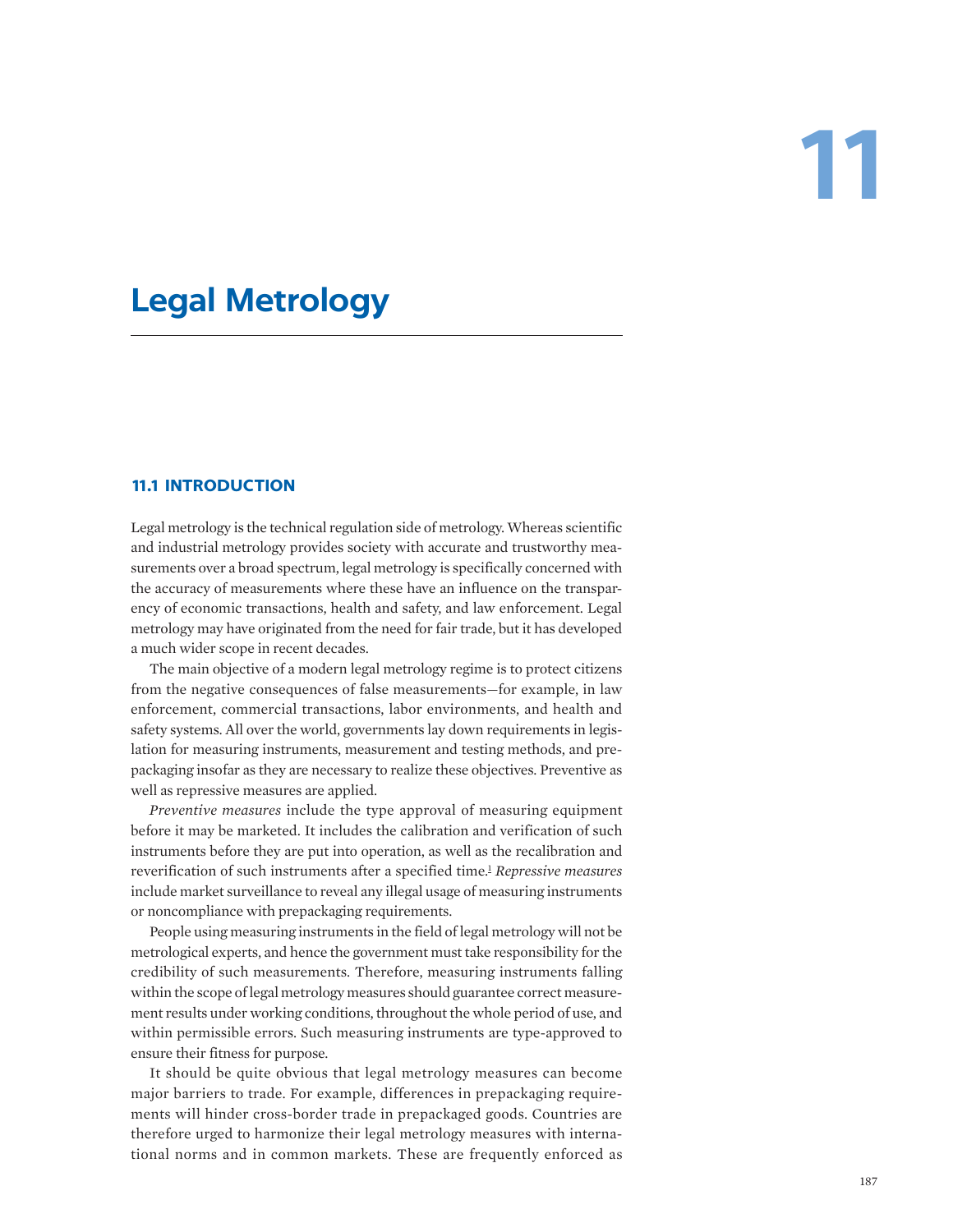top-down regional legislation, such as the Measurements Instrument Directive of the European Union (EU).

The International Organization of Legal Metrology (OIML) was established in 1955 specifically to promote the global harmonization of legal metrology measures, and the OIML has published many guidelines and model regulations that countries could use as the basis for national legal metrology legislation.

Legal metrology measures are very much influenced by the society they are designed to protect. It does not make sense, for example, to demand metered taxis when taxi fares are generally negotiated between taxi drivers and passengers. Nor does it make sense to establish sophisticated laboratories to conduct the type testing of measuring instruments when all of them are being imported with a type testing certificate from a recognized organization. It is therefore important to differentiate between the legal metrology needs of a least developed country from that of a fully industrialized, high-income country that may also be a member of an advanced common market[.2](#page-20-1) This differentiation at four levels is shown in table 11.1; additional sublevels are also possible, if required.

<span id="page-1-0"></span>Evaluation of the country's legal metrology regime is therefore heavily dependent on its level of development and the needs of society as a whole. It is therefore incomplete without knowledge of the actual needs of society and authorities and the capacity for implementation of industry and suppliers.

The building blocks of the legal metrology regime relating to the four pillars are listed in table 11.2.

To depict the pillars and building blocks in a graphical way that would indicate the state of legal metrology in a country at a glance, they can be put together as shown in figure 11.1. For a complete description of the construction, interpretation, and use of this graphic or of the matching radar diagram, see section 1: Comprehensive QI Assessment.

| <b>CHARACTERISTIC</b>                              | <b>RUDIMENTARY (VERY</b><br><b>LITTLE IN PLACE)</b>                                                                                          | <b>BASIC (LOW- TO MIDDLE-</b><br><b>INCOME COUNTRY</b><br><b>APPROACH)</b>                                                                           | <b>ADVANCED (ECONOMYWIDE</b><br><b>APPROACH, SECTORAL</b><br><b>APPROACH)</b>                                                                                                                                                                        | <b>MATURE (INNOVATIVE,</b><br><b>CUTTING-EDGE TECHNOLOGY)</b>                                                                                                                          |
|----------------------------------------------------|----------------------------------------------------------------------------------------------------------------------------------------------|------------------------------------------------------------------------------------------------------------------------------------------------------|------------------------------------------------------------------------------------------------------------------------------------------------------------------------------------------------------------------------------------------------------|----------------------------------------------------------------------------------------------------------------------------------------------------------------------------------------|
| Legal<br>metrology<br>measures                     | Weights and<br>measures for goods<br>trade over the<br>counter, such as mass<br>of consumer goods                                            | Weights and measures<br>for goods traded over the<br>counter, such as mass<br>and volume of consumer<br>goods and fuel                               | As under "basic," but extended<br>to prepackaged goods, water<br>and electricity meters, and<br>selected law enforcement<br>scopes                                                                                                                   | Measures covering the whole<br>spectrum of trade, law<br>enforcement, and health and<br>safety                                                                                         |
| Legal<br>metrology<br>authority                    | Government<br>department<br>responsible for all<br>legal metrology<br>measures                                                               | Government department<br>responsible for all legal<br>metrology measures                                                                             | Government authority<br>responsible for all legal<br>metrology measures<br>Designated private sector<br>metrology entities conducting<br>selected calibration and<br>verification activities                                                         | Government authority<br>accountable for all legal<br>metrology measures<br>Designated private sector<br>metrology entities<br>conducting a wide range of<br>legal metrology activities |
| Legal<br>metrology<br>laboratory<br>infrastructure | Working<br>measurement<br>standards for the<br>calibration and<br>verification of mass<br>within the scope of<br>legal metrology<br>measures | Working measurement<br>standards for the<br>calibration and<br>verification of mass and<br>volume within the scope<br>of legal metrology<br>measures | Working measurement<br>standards for the calibration<br>and verification of all measuring<br>equipment within the scope of<br>legal metrology measures<br>Laboratory for verifying the<br>type testing of a few significant<br>measuring instruments | As under "advanced," but<br>extended to high-level<br>laboratories for type testing<br>of at least all measuring<br>equipment manufactured in<br>the country                           |

# **TABLE 11.1 Maturity levels of a country's legal metrology, by characteristic**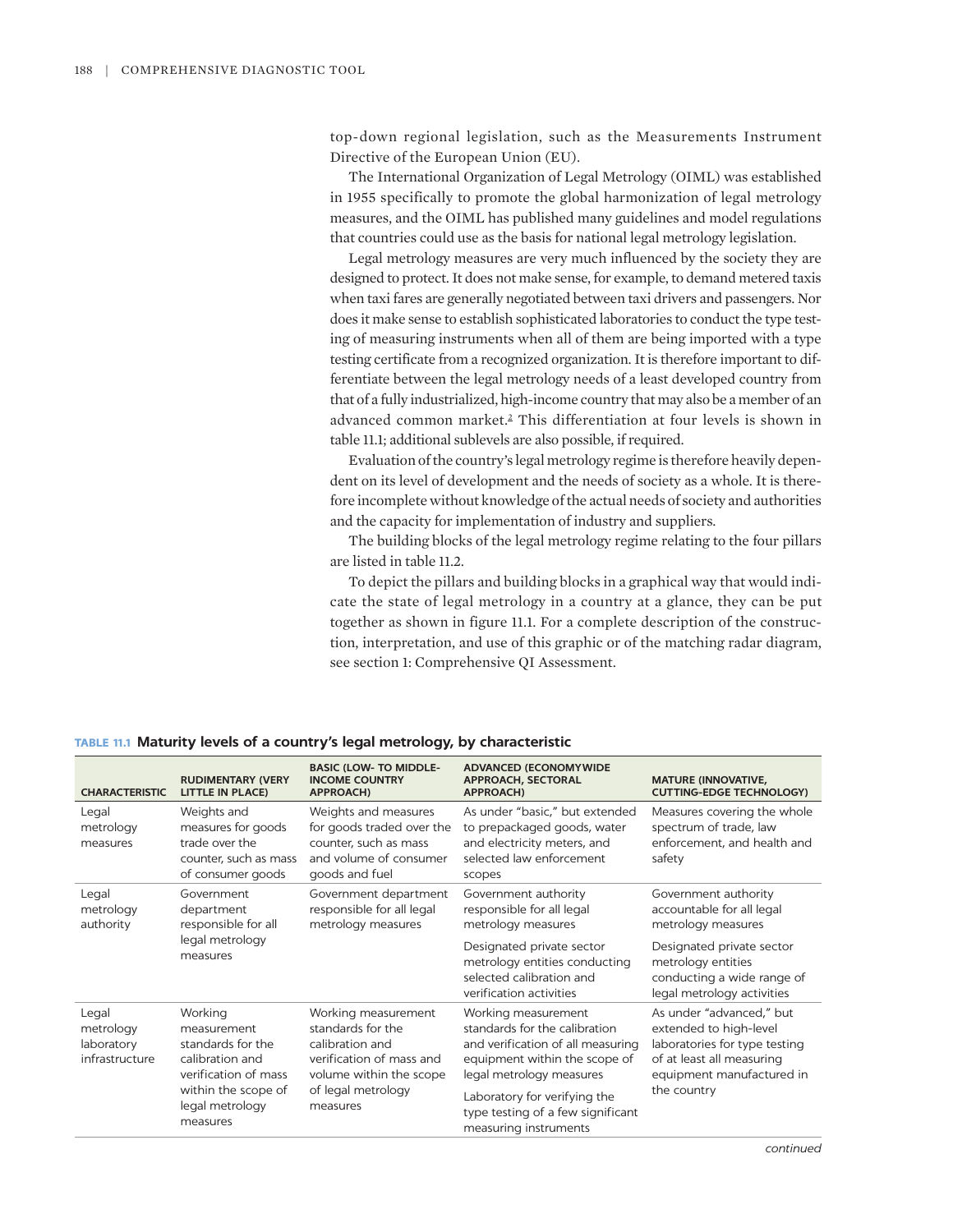| <b>CHARACTERISTIC</b> | <b>RUDIMENTARY (VERY</b><br><b>LITTLE IN PLACE)</b> | <b>BASIC (LOW- TO MIDDLE-</b><br><b>INCOME COUNTRY</b><br><b>APPROACH)</b> | <b>ADVANCED (ECONOMYWIDE</b><br><b>APPROACH, SECTORAL</b><br><b>APPROACH)</b>      | <b>MATURE (INNOVATIVE,</b><br><b>CUTTING-EDGE TECHNOLOGY)</b>                        |
|-----------------------|-----------------------------------------------------|----------------------------------------------------------------------------|------------------------------------------------------------------------------------|--------------------------------------------------------------------------------------|
| Membership            | None                                                | Active RLMO member<br>(where relevant)                                     | Active RLMO member (where<br>relevant)                                             | Active RLMO member (where<br>relevant)                                               |
|                       |                                                     |                                                                            | OIML membership                                                                    | OIML membership                                                                      |
|                       |                                                     |                                                                            |                                                                                    | Active in OIML committees                                                            |
|                       |                                                     |                                                                            |                                                                                    | Signatory of OIML<br><b>Certification System</b>                                     |
| Services              | Calibration and<br>verification service             | Type approval of<br>measuring equipment                                    | Type approval of measuring<br>equipment                                            | Type approval of measuring<br>equipment                                              |
|                       |                                                     | Calibration and<br>verification services<br>Market surveillance            | Market surveillance                                                                | Prepackaging certification                                                           |
|                       |                                                     |                                                                            | Calibration and verification<br>services: some calibration<br>services liberalized | scheme                                                                               |
|                       |                                                     |                                                                            |                                                                                    | Market surveillance:<br>calibration and verification<br>services largely liberalized |
| Human                 | Training on the job                                 | Training on the job                                                        | Training on the job                                                                | Training on the job                                                                  |
| resources             |                                                     | Training through donor<br>projects                                         | Training courses in legal<br>metrology                                             | Training courses in legal<br>metrology                                               |
|                       |                                                     |                                                                            |                                                                                    | Legal metrologist as a<br>professional profile                                       |
| Demand                | None                                                | Demand surveys, mostly<br>through donor projects                           | Demand surveys                                                                     | Strong instruments and<br>constructs to ensure demand<br>orientation                 |
| orientation           |                                                     |                                                                            | Stakeholder participation and<br>consultative mechanism                            |                                                                                      |

### **TABLE 11.1** *continued*

*Note:* OIML = International Organization of Legal Metrology; RLMO = Regional Legal Metrology Organization.

|  |                                         | <b>BUILDING BLOCK</b> |                                          |
|--|-----------------------------------------|-----------------------|------------------------------------------|
|  | <b>PILLAR</b>                           | NO.                   | <b>DESCRIPTION</b>                       |
|  | 1: Legal and institutional<br>framework | $\mathbf{1}$          | Legal metrology strategy                 |
|  |                                         | $\overline{2}$        | Legal entity                             |
|  |                                         | 3                     | Governance                               |
|  |                                         | $\overline{4}$        | Financial sustainability                 |
|  | 2: Administration and                   | 5                     | Director                                 |
|  | infrastructure                          | 6                     | Organizational structure                 |
|  |                                         | $\overline{7}$        | Management and personnel                 |
|  |                                         | 8                     | Premises                                 |
|  |                                         | 9                     | Equipment                                |
|  |                                         | 10                    | Quality management system documentation  |
|  | 3: Service delivery and                 | 11                    | Legal metrology technical staff          |
|  | technical competency                    | 12                    | Type approval of measuring instruments   |
|  |                                         | 13                    | Calibration and verification services    |
|  |                                         | 14                    | Market surveillance                      |
|  |                                         | 15                    | Training system                          |
|  | 4: External relations and               | 16                    | Liaison with regional organizations      |
|  | recognition                             | 17                    | Liaison with international organizations |
|  |                                         | 18                    | Coordination within the QI               |
|  |                                         | 19                    | Designated organizations                 |
|  |                                         | 20                    | Consultative forum                       |

# **TABLE 11.2 Pillars and building blocks of the legal metrology regime**

*Note:* QI = quality infrastructure.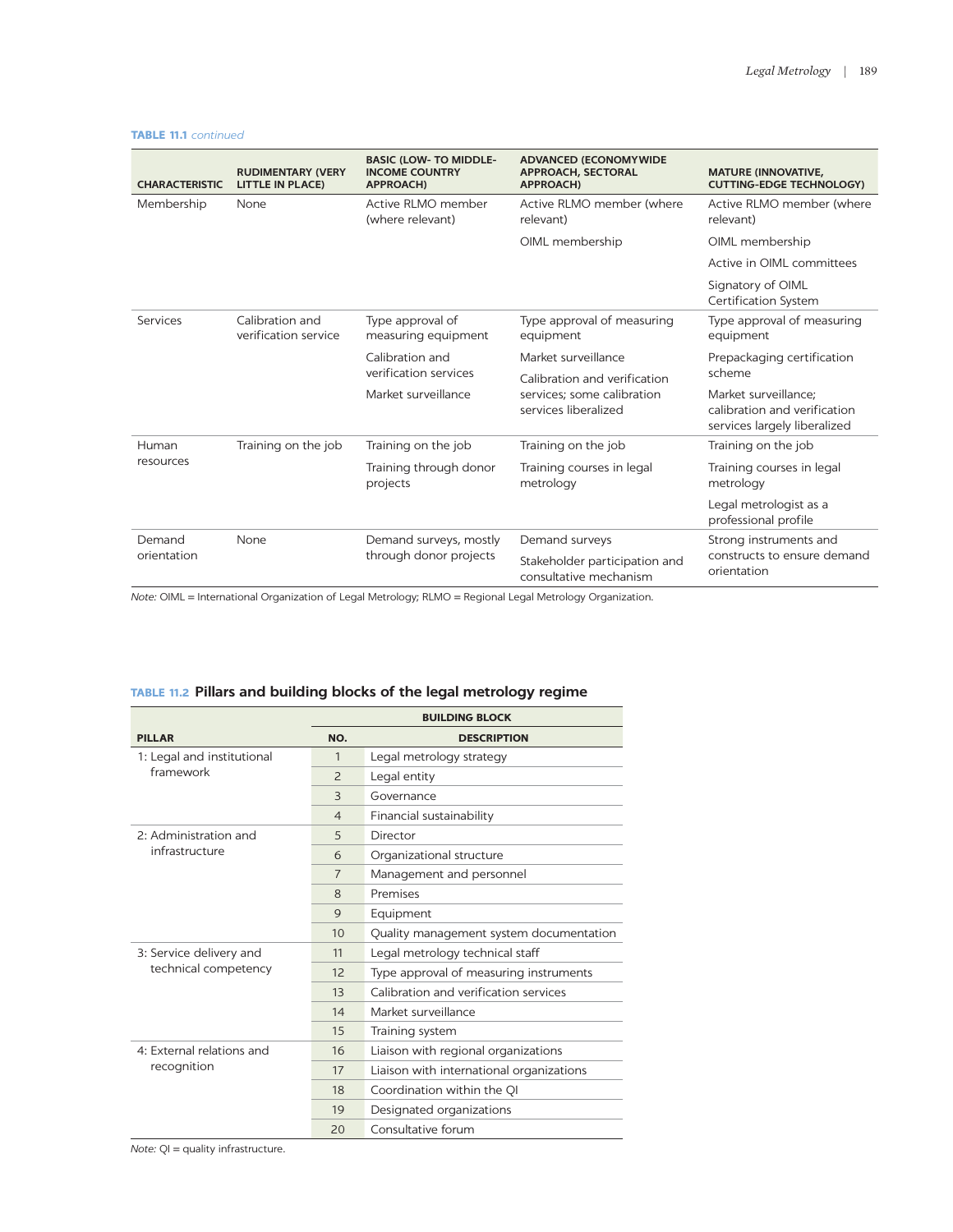

**FIGURE 11.1 House of legal metrology for a national quality infrastructure**

*Note:* QI = quality infrastructure. The four "pillars" of the QI—represented by the blue columns containing the "building block" numbers—are as follows (left to right): "legal and institutional framework," "administration and infrastructure," "service delivery and technical competency," and "external relations and recognition."

# **11.2 PILLAR 1: LEGAL AND INSTITUTIONAL FRAMEWORK**

# **11.2.1 Benchmark and significance**

<span id="page-3-0"></span>Legal metrology is, in the first instance, the responsibility of government because it is the technical regulation expression of metrology. Government must enact the necessary legal metrology legislation, and it has to establish the legal metrology authority with the mandate to enforce such legislation.<sup>3</sup> Without this legal mandate—which should include the appointment of legal metrology inspectors and their powers of entry and search—the legal metrology authority will find it difficult to enforce legal metrology legislation.

Regarding its governance, the legal metrology authority should have a head, frequently called the legal metrology director, who has the executive responsibility for the legal metrology system. The director should have a direct link to the top levels of the relevant ministry, and even to the relevant minister, because of the trade- and society-related—and sometimes very political—impacts of legal metrology legislation enforcement. The director could be supported by a legal metrology council or representative committee that can advise him or her on legal metrology needs.

An international recognition mechanism for legal metrology authorities does not exist. However, membership of the OIML is highly desirable. Active participation in its technical committees and in the OIML Certification System (OIML-CS) will bring about benefits for the country regarding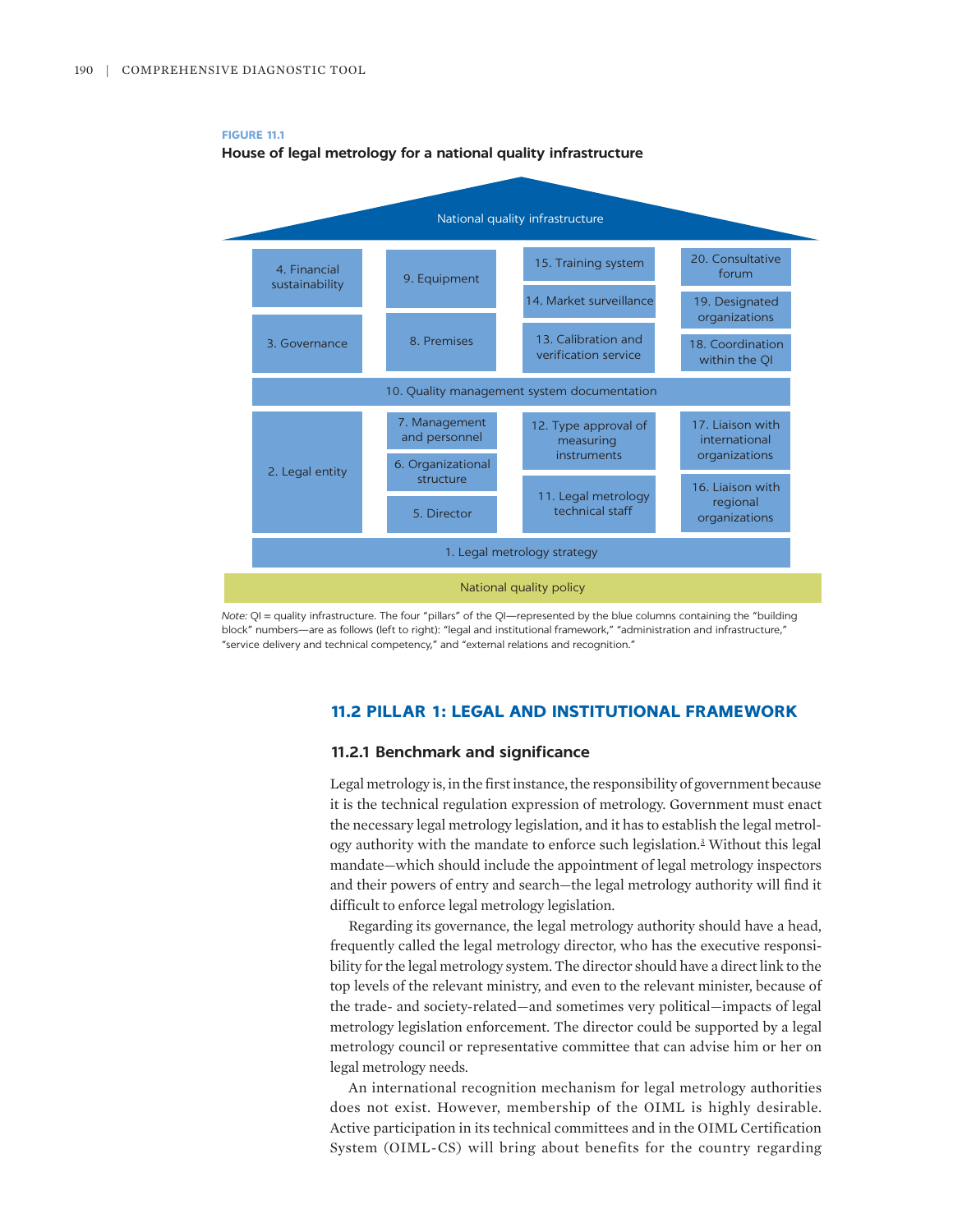harmonization of legal metrology measures as the maturity levels of industry and suppliers, and the sophistication of consumers, increase over time.

Because of the necessity of market surveillance, legal metrology is not a good candidate for a regional implementation organization. Yet, legal metrology measures are one of the major trade-related issues to be harmonized at the regional level or within common markets, and coordination organizations are frequently established for this purpose. In such cases, the national legal metrology authority must participate actively in such regional legal metrology organizations (RLMOs).

# **11.2.2 Legal metrology strategy (building block no. 1)**

### *What is meant*

Major | Following on from the quality policy (see module 10 of the QI Toolkit), a legal metrology strategy gives meaning to the implementation of the quality policy regarding the establishment and maintenance of a legal metrology regime in the country. The legal metrology strategy is about

- Making the right choices regarding the legal metrology focus in the short, medium, and long terms;
- Establishing and supporting the legal metrology authority; and
- Building capacity in the public and private sectors to establish and maintain an effective and efficient legal metrology regime.

# *How can it be demonstrated?*

The legal metrology strategy (also known as the legal metrology policy) should detail the development and implementation of the legal metrology regime over the short, medium, and long terms, including the following:

- The promulgation of new or revised legislation
- Road map for the implementation of legal metrology measures over time with regard to specific measuring equipment, whether related to trade, law enforcement, or health and safety
- Alignment of regulations with OIML recommendations
- Introduction of prepackaging requirements or the revision of older regulations
- Harmonization of legal metrology regulations with regional requirements
- Establishment of legal metrology inspection offices across the country
- Legal metrology–related laboratory capacity development
- Capacity development with regard to inspection equipment for market surveillance
- Training system for legal metrology experts
- Awareness and education of consumers regarding weights and measures
- Road map for the liberalization of calibration and verification activities—that is, designation of private sector organizations to take over these functions from the state

The legal metrology strategy should be a formal document approved at least by the relevant ministry, and in some countries, even by the minister or cabinet, depending on national custom and practice. The legal metrology strategy should be publicly available—that is, on the ministry website or in hard copy. The activities, business plans, and budgets of the legal metrology authority should be aligned with the legal metrology strategy to ensure its implementation.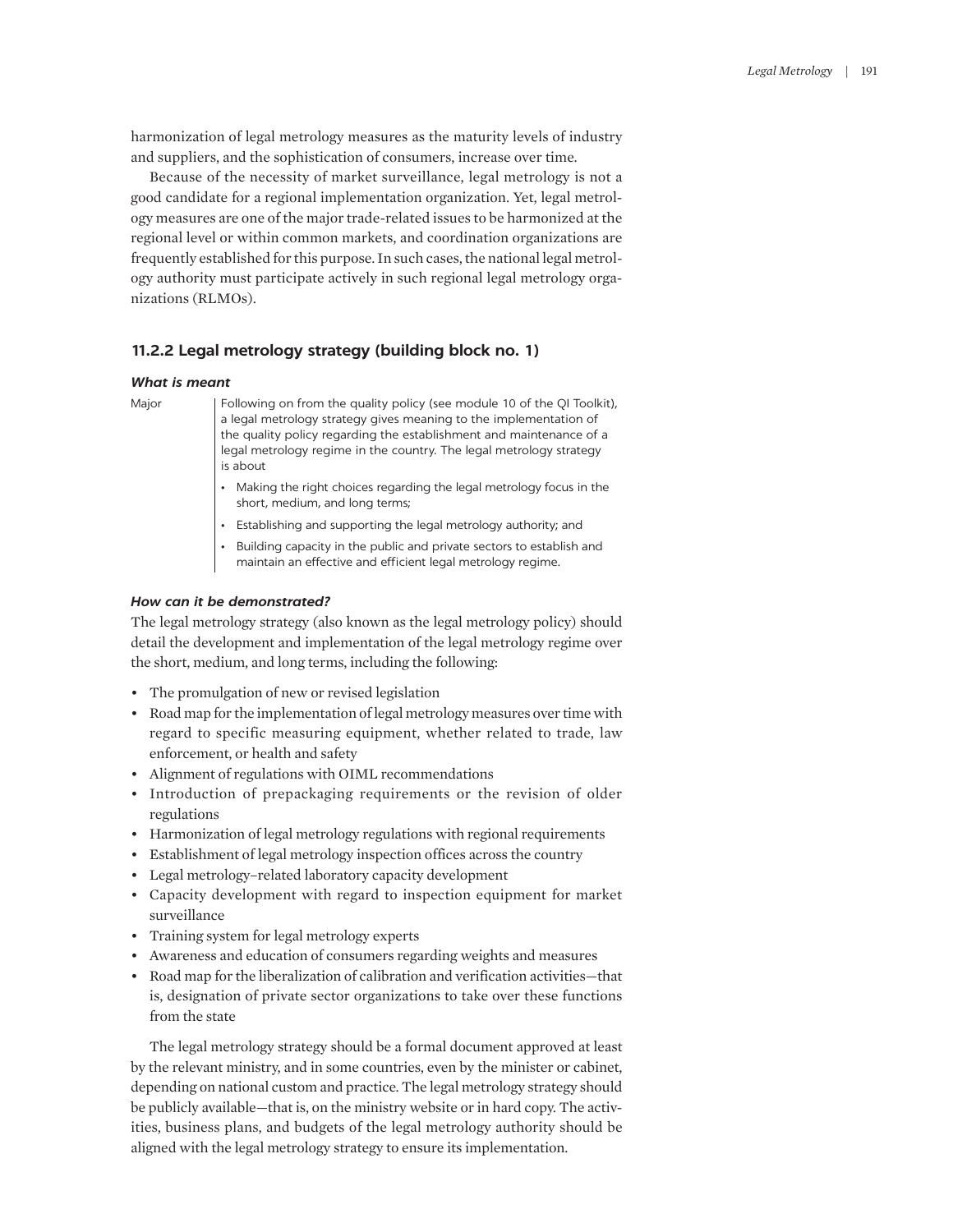# *Existing information/reporting/monitoring*

- Relevant ministry (for example, Trade and Industry) website
- Relevant ministry papers
- Legal metrology authority website
- Annual reports of the legal metrology authority

# **11.2.3 Legal entity (building block no. 2)**

### *What is meant*

```
Fundamental | The legal metrology authority shall be a legal entity, or a defined part of
    a legal entity, with the mandate to establish and maintain the legal 
    metrology regime in order to safeguard the interests of society 
    regarding measurements. The legal metrology authority is invariably a 
    governmental department or a public institution (such as a statutory 
    body). It may be an independent institution, but it can also be 
    combined with scientific or industrial metrology.
```
### *How can it be demonstrated?*

The legal metrology authority should be established by a legislative instrument that is, a Legal Metrology Act or a similar law. The legislative instrument should be of an enabling nature but must define at a minimum the governance, financial provisions, and responsibilities and functions of the legal metrology authority, and it must provide for the appointment and powers of entry and search of legal metrology inspectors. It should also provide for the promulgation of second-tier legal metrology regulations containing the details of measuring equipment or prepackaging. The responsibilities should include representing the country in regional and international legal metrology forums. A useful guidance document is "Elements for a Metrology Law, OIML D 1" (OIML 2004).

Specific details, such as type approval, calibration and verification, methods of use, and so on concerning specific measuring equipment, should be contained in regulations that are promulgated in terms of the Legal Metrology Act without having to revise the Act itself. These can then be promulgated in accordance with an agreed-upon road map by the authorities, or they can be revised and updated as technology develops. They should be based on the relevant OIML recommendations or harmonized regional regulations. The same applies to the prepackaging requirements.

In smaller economies, the legal metrology authority is frequently also responsible for the establishment and maintenance of the national measurement standards (see subsection 4.2.5 in section 4: Metrology). This may be a workable solution, and the model metrology legislation published by the OIML even provides for such a combination (OIML 2004). It may be necessary for dealing with scarce metrology resources, but it poses a serious challenge. Scientific metrology and legal metrology share the same technology, but their approaches to service delivery are totally different. Scientific metrology is a scientific, voluntary function, whereas legal metrology is a regulatory function. The operational focus of the personnel will of necessity also be very different. Anecdotal evidence suggests that one or the other, usually legal metrology, becomes the main focus of activities and the other one is neglected. Operational measures to combat this neglect must be in place, or the scientific metrology part should be separated and placed in another organization if it is too small to be established as an independent entity; the national standards body (NSB) may be a good choice.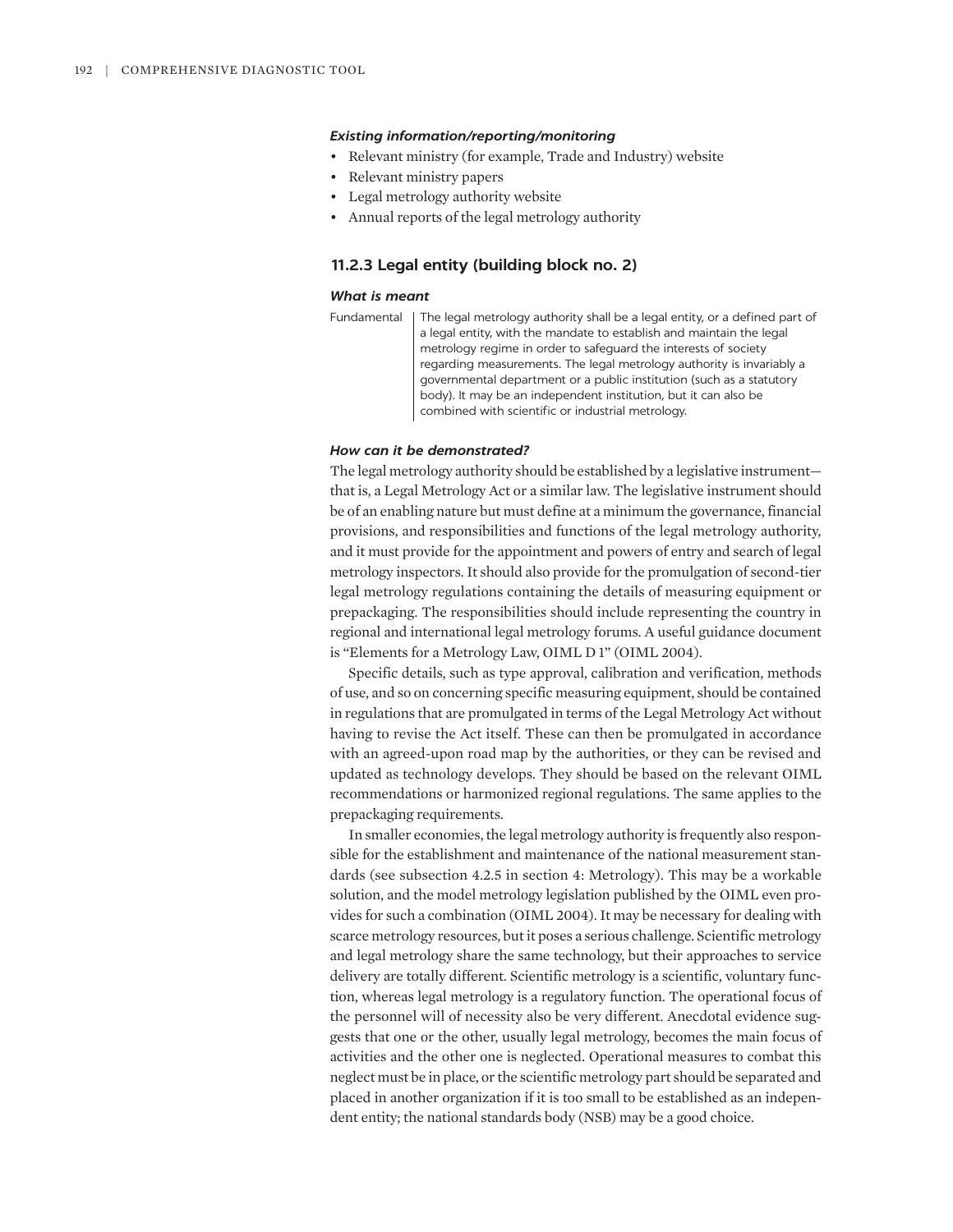### *Existing information/reporting/monitoring*

- Legal Metrology Act, decree, regulations, or similar law
- Legal metrology authority's website and annual reports

### **11.2.4 Governance (building block no. 3)**

# *What is meant*

| Fundamental | The legal metrology authority is by nature a governmental-type           |  |  |
|-------------|--------------------------------------------------------------------------|--|--|
|             | organization—either a government department or a statutory body. As a    |  |  |
|             | government department, it will be part of the civil service structures.  |  |  |
|             | Depending on the country's custom and practice, it may have a council    |  |  |
|             | in the case of a statutory body. Whatever the governance construct, it   |  |  |
|             | should have the mandate to approve the strategy, business plans, and     |  |  |
|             | budget of the legal metrology authority, and it should hold the director |  |  |
|             | to account.                                                              |  |  |
| Major       | If a council has been established, then good governance models suggest   |  |  |
|             | that the members of the council should be individuals with specific      |  |  |
|             | knowledge regarding legal metrology and market realities.                |  |  |

### *How can it be demonstrated?*

If the legal metrology authority is a government department, then its director will be accountable to the senior management levels of the relevant ministry, which will be responsible for strategy and fiduciary oversight. Because of the impact that legal metrology measures have on society and the potential political fallout if things go wrong, it is good practice if the director has a direct communication link to the relevant minister.

If a council constitutes the governance of the legal metrology authority, then the balance between private sector members and public servants is important. The more-progressive legal metrology authorities have private sector representatives on their councils as well as public servants. The council members should be appointed in their individual capacities because of their knowledge, experience, or qualifications relating to the functions of legal metrology, and not only as representatives of business or industry associations or specific public institutions.

Good governance principles suggest that the director of the legal metrology authority should be a full member of the council but should not be allowed to hold a leadership position on the council, such as chair, vice-chair, or secretary. If the national metrology institute (NMI) is an institution separate from the legal metrology authority, then it is good practice for senior management representatives of both the NMI and the NSB to serve on the council. The council should have the mandate or authority to (a) approve the business strategies; (b) appoint the director and consider his or her performance; (c) approve the budget and monitor performance of the organization against the budget; and (d) approve the organizational structure.

- Legal Metrology Act, decree, regulation, or similar law
- Ministerial decrees, if relevant
- Legal metrology authority's council policy papers
- Legal metrology authority website and annual reports
- Government regulations regarding public entities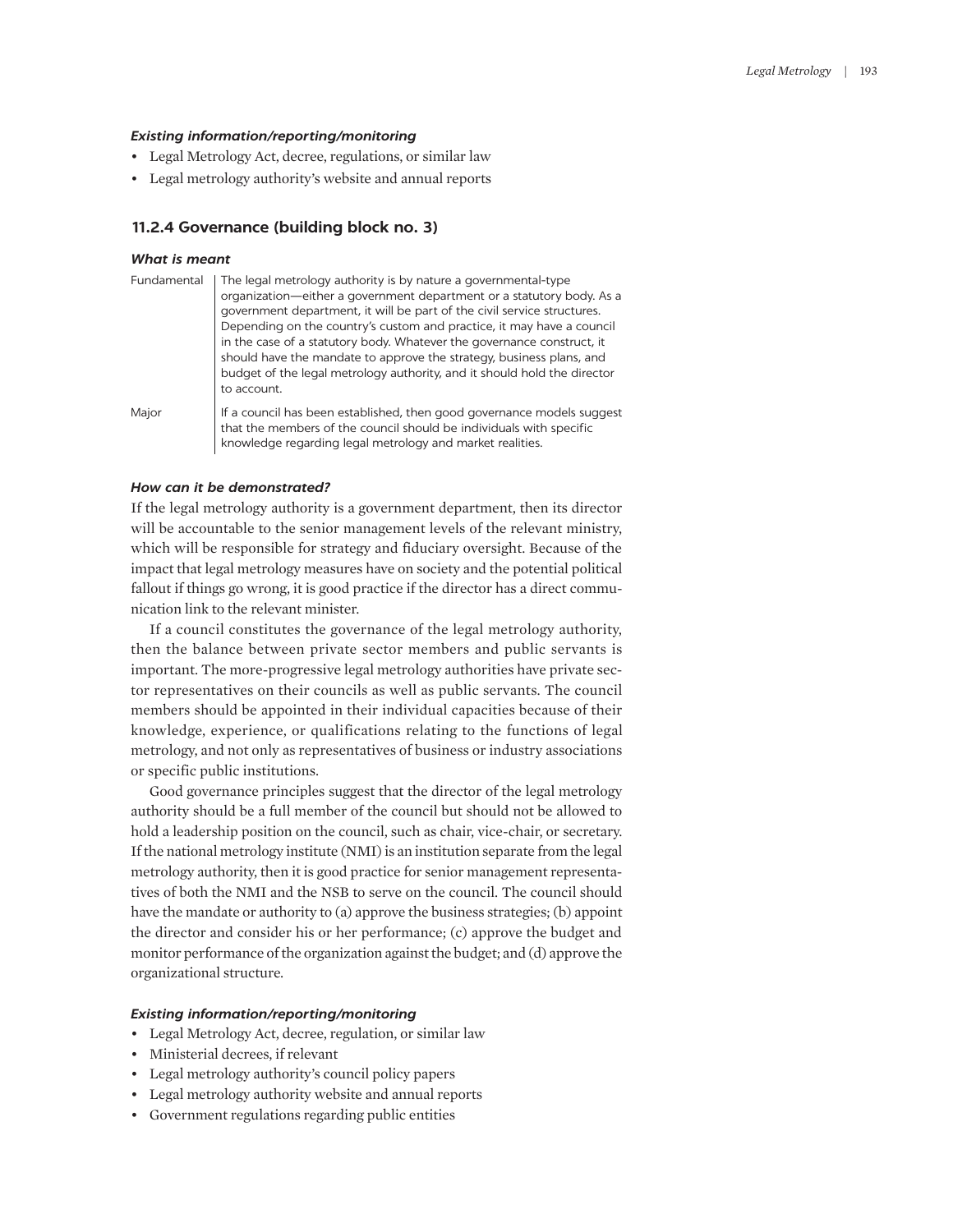# **11.2.5 Financial sustainability (building block no. 4)**

### *What is meant*

Fundamental | Being a regulatory body, the legal metrology authority has to have its finances provided by government sources. Services, such as type approval, calibration, and verification, may have to be paid for by clients but are usually controlled by legislation; hence they are not marketrelated. Whatever the source of funding, measures should be in place that also ensure the financial sustainability of the legal metrology authority for the medium to long term.

### *How can it be demonstrated?*

As a regulatory authority, the legal metrology authority should have its market surveillance–related activities funded by the government. Clients needing type approval of instruments or calibration and verification services may have to pay for these, but because they relate to regulations (that is, clients have no choice in the matter), they are frequently determined by legislation and hence are seldom market-related. This puts pressure on the finances of the legal metrology authority, and government assurances that appropriate funding will also be forthcoming in the medium to long term are essential.

Care should be taken that the financing model for the legal metrology authority does not rely heavily on service fees due to a strain on government finances. These then quickly become the focus of survival for the authority, with a concomitant neglect of the market surveillance function, which should remain a major responsibility. Once the calibration and verification services are starting to be liberalized and private sector organizations are designated to provide these, the market surveillance function will eventually be the main remaining activity (other than type approvals) for the authority.

The legal metrology authority's overall financial situation of the past three to five years would be a good indication of its financial sustainability. The situation should show a positive trend over the years under review. A formal government commitment to support the legal metrology authority to carry out its responsibilities regarding the implementation of legal metrology legislation, as well as specific financial support for its international and regional liaison activities, are positive indicators of the legal metrology authority's financial sustainability.

### *Existing information/reporting/monitoring*

- National quality policy
- Annual government budget allocations
- Annual reports of the legal metrology authority
- Monthly and annual financial statements of the legal metrology authority

# **11.3 PILLAR 2: ADMINISTRATION AND INFRASTRUCTURE**

### **11.3.1 Benchmark and significance**

Legal metrology activities have a preventive as well as a repressive focus. It follows that the organizational structure and facilities of the legal metrology authority should support both as effectively and efficiently as possible. This means that, over and above a head office with laboratories, the legal metrology authority also has to have inspection offices to cover all the regions of the country; it should be as close to the market as possible to optimize surveillance activities.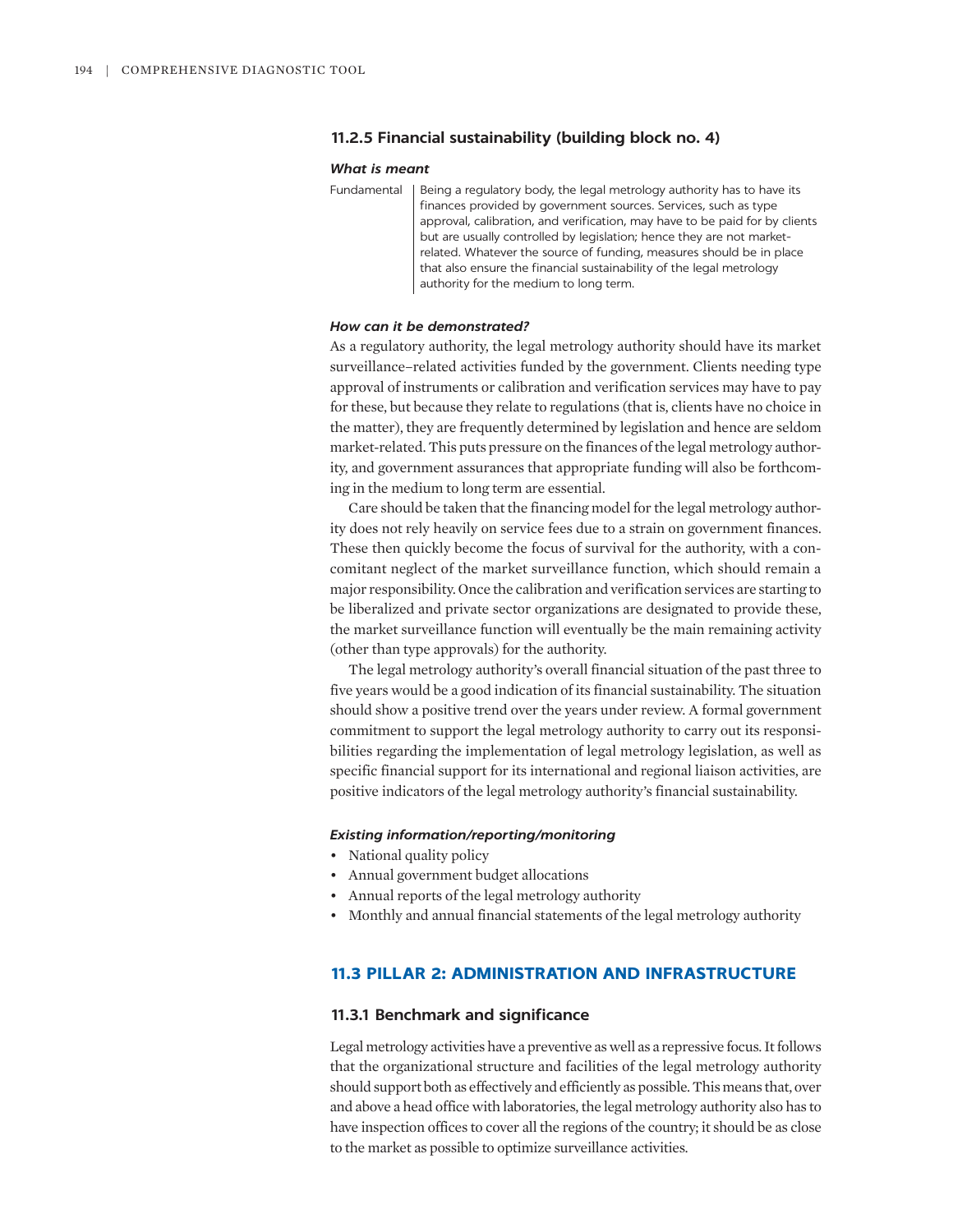Good governance principles require the legal metrology authority to have a proper management executive, and the subject fields of legal metrology indicate that the "advanced" or "mature" authority should have divisions dedicated to type approval activities, calibration and verification services in the field, and inspectors dedicated to market surveillance—all of which need to be ably supported by the necessary corporate services, such as finance, human resources, training, and facility services. The director, as the executive head, has specific legal responsibilities dealing with approval of instrument types, as well as the initiation of sanctions should illegal usage of measuring instruments or improper prepackaging be uncovered.

Facilities are a vital factor in the success or otherwise of legal metrology. Without laboratory space and environmental controls appropriate for the specific legal metrology fields and accuracy levels the legal metrology authority is engaged in, proper testing and calibration of measuring instruments will be difficult. An additional challenge is the availability of mobile calibration and verification equipment of appropriate accuracy in all regional offices to be used in the field.

# **11.3.2 Director (building block no. 5)**

### *What is meant*

| Major | The director (whatever the actual title) is responsible for the execution<br>of the legal metrology authority's responsibilities as provided for in<br>legislation and for the implementation of its medium- to long-term<br>development plans. The director acts as a direct liaison between the<br>ministry or council and management of the authority, and<br>communicates to the ministry or council on behalf of management. The<br>director is the public face of the authority. |
|-------|----------------------------------------------------------------------------------------------------------------------------------------------------------------------------------------------------------------------------------------------------------------------------------------------------------------------------------------------------------------------------------------------------------------------------------------------------------------------------------------|
| Minor | Depending on the legislation, custom, and practice relevant to the legal<br>metrology authority, the director may be appointed by the relevant<br>minister or the council. Recent tendencies suggest that the director<br>should be appointed for a limited period only, typically five years. He or<br>she can be reappointed if relevant key performance indicators are more<br>than fulfilled.                                                                                      |

# *How can it be demonstrated?*

There is no standardized list of the major functions and responsibilities carried out by the director of a legal metrology authority, but some typical functions include the following:

- Supports operations and administration of the ministry or council by advising and informing its members, interfacing between the ministry or council and staff
- Oversees the design, marketing, promotion, delivery, and quality of services with regard to legal metrology
- Recommends the annual budget for ministry or council approval and prudently manages the legal metrology authority's resources within those budget guidelines according to current laws and regulations
- Effectively manages the human resources of the legal metrology authority according to authorized personnel policies and procedures that conform with current laws and regulations, especially the training and appointment of legal metrology inspectors
- Assures that the legal metrology authority and its mission, programs, and services are consistently presented using strong, positive images to relevant stakeholders, including the relevant minister and ministry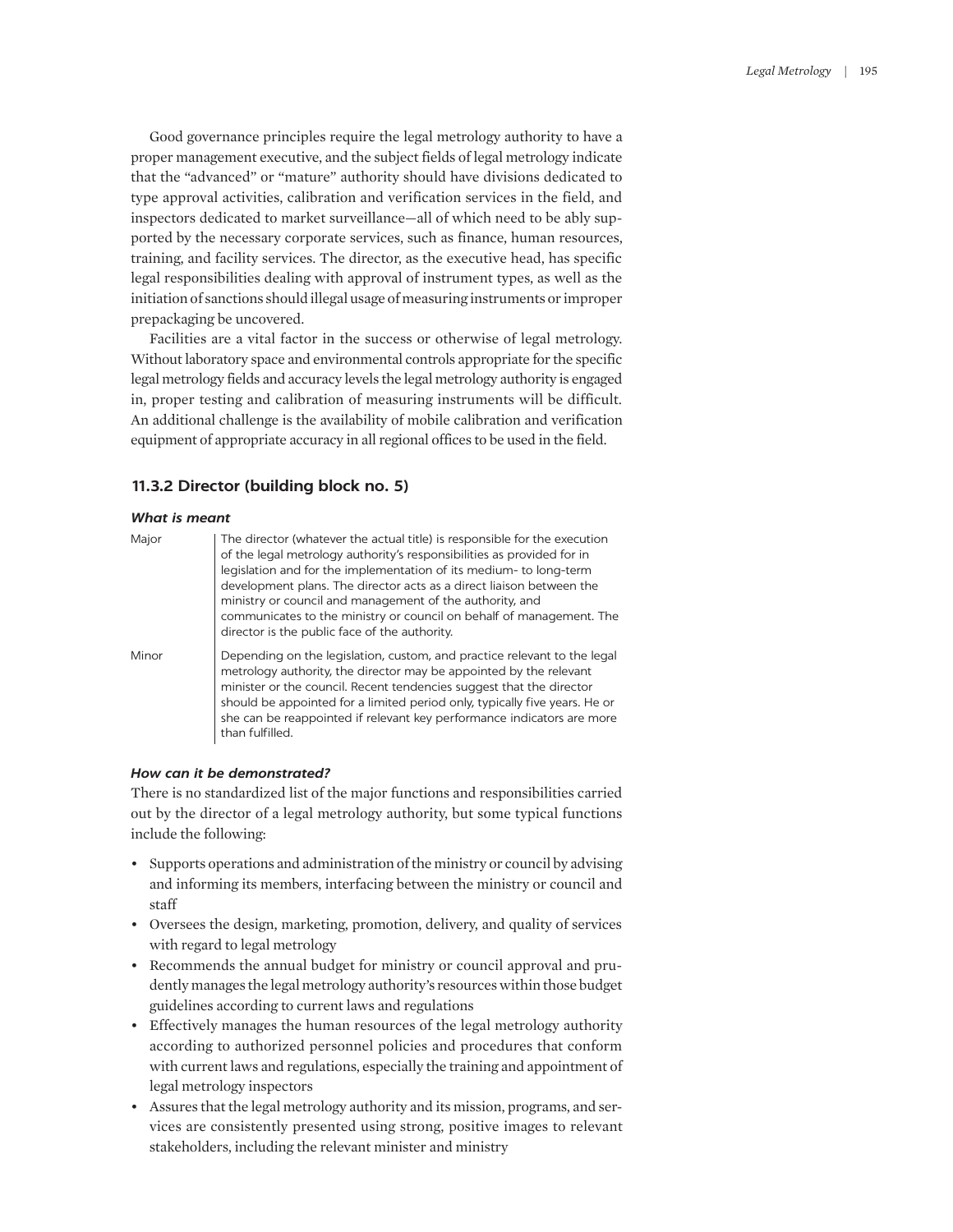- As the responsible executive, considers the type approval of measuring instruments and initiates sanctions when illegal use of instruments or inappropriate prepackaging is uncovered
- Oversees fundraising planning and implementation, including identifying resource requirements, researching funding sources, and establishing strategies to approach funders

### *Existing information/reporting/monitoring*

- Relevant legislation (Legal Metrology Act or similar law)
- Official ministerial decisions
- Council decisions and minutes, if relevant
- Official director job description
- Agreed-upon director key performance indicators

# **11.3.3 Organizational structure (building block no. 6)**

### *What is meant*

Fundamental | Legal metrology has preventive and repressive components. It therefore follows that the organizational structure of the legal metrology authority must facilitate the effective and efficient execution of both and should have divisions that optimally support these groupings and their subject fields.

# *How can it be demonstrated?*

For legal metrology authorities dealing primarily with trade-related issues, preventive components include type approval of instruments, calibration and verification of the same, and a certification scheme for prepackaging. They may also develop recommendations regarding legal metrology regulations that would be promulgated by the minister, for example, as mandated in legal metrology legislation.

The *repressive component* consists primarily of market surveillance. The *preventive component* consists of head office activities well as field services, whereas market surveillance is largely a field service activity. Over and above appropriate head office technical staff, an appropriate number of regional inspection offices are required for effective and efficient market surveillance close to markets.

For advanced legal metrology authorities operating in fields other than trade, such as law enforcement, health and safety, and so on, organizational structures to deal with these have to be in place. These would differ from those dealing with trade and have to be arranged in accordance with the needs of those sectors. Expert advice is indicated to evaluate these properly.

Other areas to consider in the organizational structure include

- Support functions, such as human resources and finance;
- Training and development responsibility for the common good in relation to the country's legal metrology infrastructure, such as calibration and verification; and
- A technical division for the maintenance and calibration of legal metrology reference and inspection measurement standards

- Approved organizational structure
- Ministry or council decisions
- Ministerial decisions
- Financial system documentation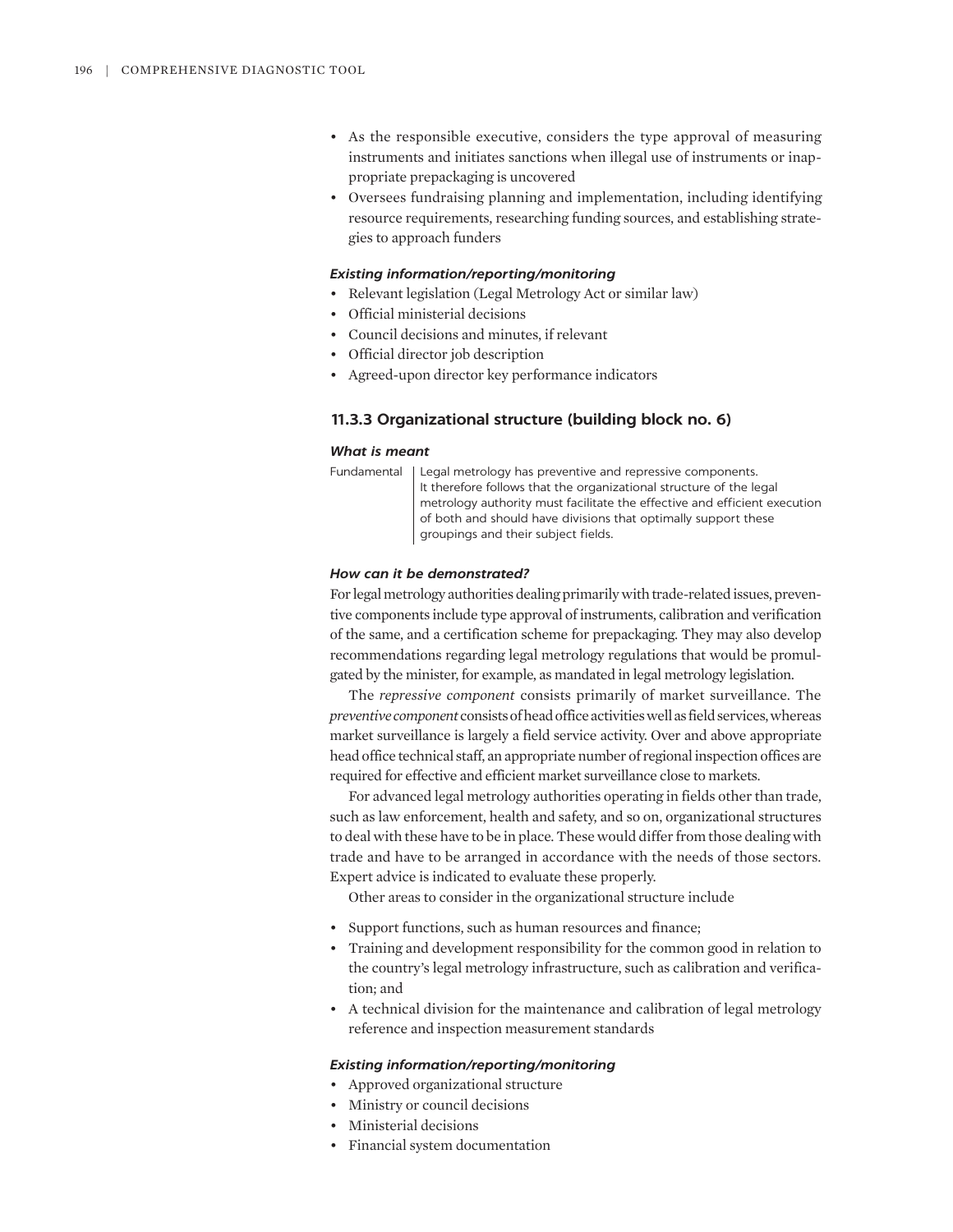# **11.3.4 Management and personnel (building block no. 7)**

# *What is meant*

Major | Legal metrology is primarily a people-based activity operating within a specific technical environment. The management and personnel must therefore have the appropriate skill sets assured by appropriate training, qualifications, and experience. These would include management and technical knowledge as required by the various activities within the legal metrology fields, such as the appointment of legal metrology inspectors with appropriate knowledge regarding their legal authority with regard to entry and search.

# *How can it be demonstrated?*

In the first place, the legal metrology authority should operate with an organizational structure approved by either the ministry or council. For each of the positions, the skill set (qualifications, training, and experience) should be clearly and formally stated. Special attention should be given to the training and appointment of legal metrology inspectors concerning not only their technical capabilities but also their knowledge of their legal authority with regard to entry and search. The ratio between technical and administrative staff is a good indicator of efficacy, with a good guideline being that administrative staff make up no more than 20 percent of the total.

Second, there should be few staff vacancies on either the management or technical levels; more than 95 percent of those positions should remain filled. Anything less indicates that the legal metrology authority cannot operate effectively or efficiently. Staffing challenges include a lack of skilled people in the country, but even more so, inadequate remuneration resulting in the departure of trained staff for more lucrative offers elsewhere.

# *Existing information/reporting/monitoring*

- Approved organizational structure
- Training records of staff
- Appointment and withdrawal records of legal metrology inspector certificates
- Actual staffing levels
- Staff turnover figures

# **11.3.5 Premises (building block no. 8)**

### *What is meant*

Fundamental Legal metrology is a partly technical, partly administrative endeavor. Specific requirements regarding laboratory space have to be observed. Appropriate accommodation for head office staff has to be provided, as well as appropriate accommodation in regional offices for inspectors and their equipment.

# *How can it be demonstrated?*

Each of the legal metrology fields has specific requirements regarding the laboratory space within which it can operate at the required accuracy. These requirements include environmental controls (temperature, light levels, and so on). Some calibration equipment is large and heavy (for example, weights for calibrating weighbridges), and ease of access for such equipment must be considered. The same applies to fixed outside installations (for example, calibration installations for road tankers).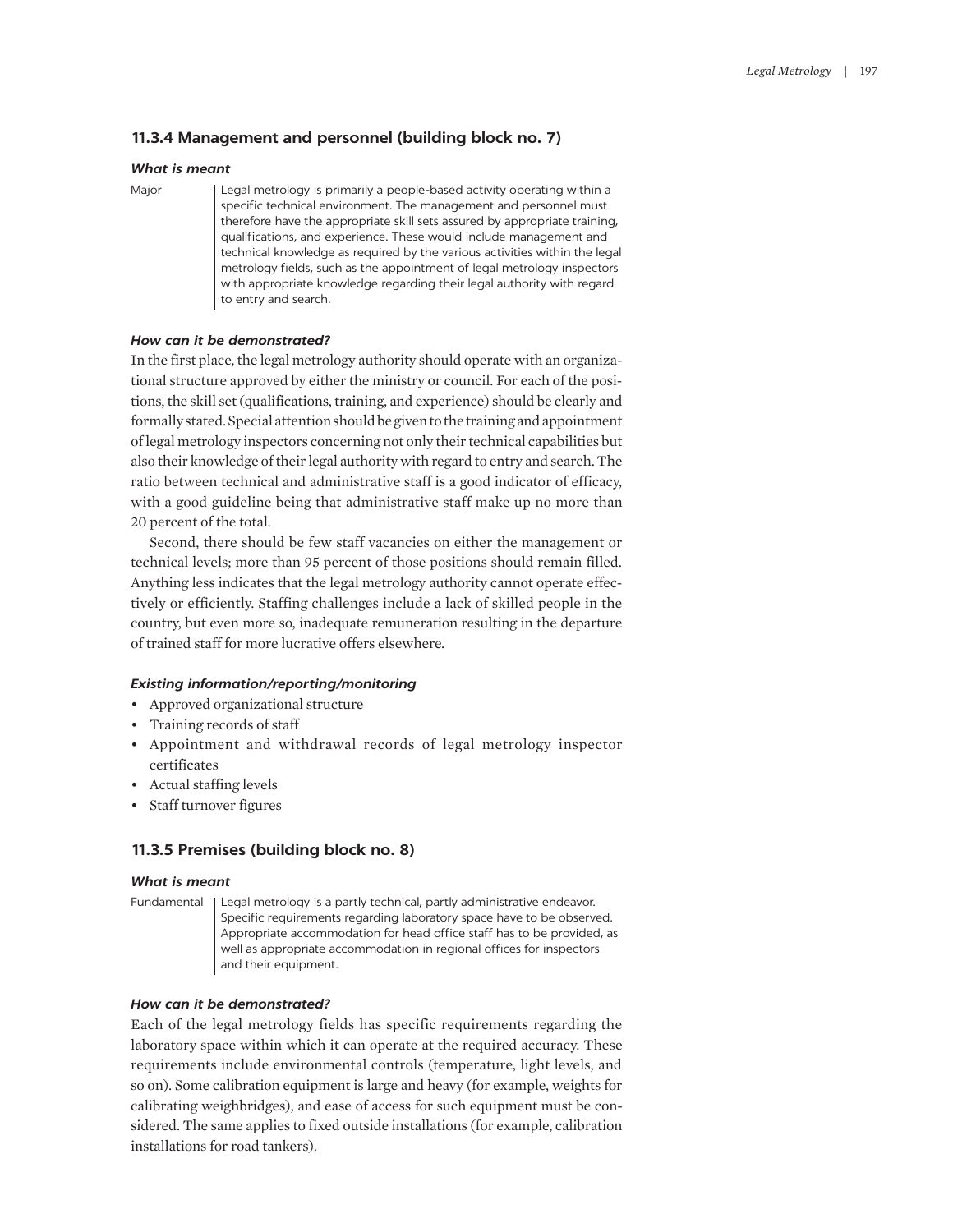Appropriate office space for staff needs to be provided, as well as meeting rooms for individual customer discussions and meetings of legal metrology technical committees. Regional offices need appropriate office space, as well as storage space for inspection equipment.

### *Existing information/reporting/monitoring*

- Consideration of the legal metrology authority premises in relation to design, environmental controls, access, and maintenance
- Review of laboratories and environmental controls
- Review of office space and meeting rooms
- Technical requirements, as advised by experts in specific legal metrology fields

# **11.3.6 Equipment (building block no. 9)**

### *What is meant*

Fundamental | A wide range of metrology equipment is necessary, as denoted by the measuring instruments falling within the scope of the legal metrology regulations. Regional and inspection offices should be issued with appropriate working standards and inspection equipment. Reference standards should be maintained against which working standards and inspection equipment can be calibrated continuously. Reference standards must be calibrated against national measurement standards at predetermined intervals.

# *How can it be demonstrated?*

The equipment necessary to implement legal metrology requirements cover a vast range of measuring instruments. It ranges from high-technology scales for smaller quantities to very heavy weights for the calibration of weighbridges, outside tanks and rigs for calibrating road tankers, volumetric equipment mounted on trailers for the calibration of fuel dispensers—the list is endless. Expert advice is required to evaluate the range of instruments and their respective accuracy classes properly.

The accuracy of the legal metrology authority's equipment should be above reproach. It is good practice to maintain instruments at three levels, where possible:

- At the highest level would be the legal metrology reference standards, which are calibrated against the national measurement standards at predetermined intervals (see subsection 4.3 in section 4: Metrology).
- The following level would be working standards that are calibrated at fairly short but still predetermined intervals against the reference standard.
- The third level would be the inspection equipment that inspectors use in the field, which is calibrated frequently against the working standards.

When no calibration laboratories are available, the legal metrology reference standards are also often used to calibrate the measuring instruments of clients.

- Consideration of the legal metrology fields of activity
- Demonstrable metrology equipment needs of the legal metrology authority
- Review of reference measurement standards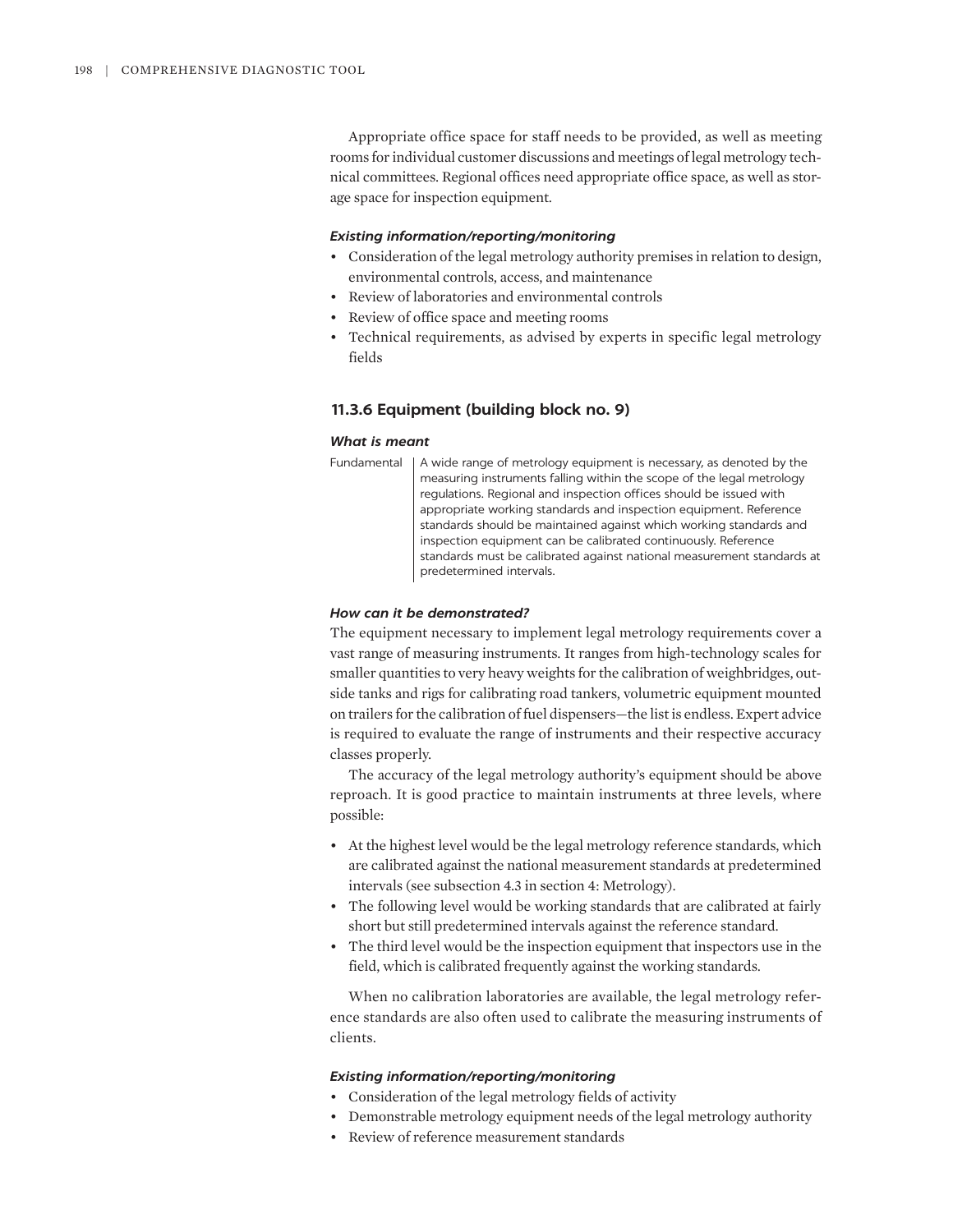- Review of working standards
- Review of inspection equipment
- Review of maintenance measures for all measuring equipment

# **11.3.7 Quality management system documentation (building block no. 10)**

# *What is meant*

Major | It is good practice for the legal metrology authority to operate in accordance with a formal quality management system. This includes compliance with ISO/IEC 17025 regarding laboratory and on-site calibration services, as well as with ISO/IEC 17020 for its inspection activities.

# *How can it be demonstrated?*

The laboratories of the legal metrology authority should comply with the requirements of ISO/IEC 17025 ("General Requirements for the Competence of Testing and Calibration Laboratories"); it would even be appropriate to have been accredited. The same applies to on-site calibration and verification services.

As for its inspection activities, it is good practice to comply with ISO/IEC 17020 ("Conformity Assessment—Requirements for the Operation of Various Types of Bodies Performing Inspection"). Accreditation of inspection activities will likewise independently demonstrate the competency of the legal metrology authority, thereby enhancing its standing among stakeholders and supporting the authority in legal disputes.

For both of these, quality management system documentation is required. It should be developed in three levels: policies, general procedures, and work instructions or standard operating procedures. Appropriate records are an important element of the quality management system. It is especially the type approval records, calibration and verification records, and inspection records that are important as legal documents indicating an effective implementation of the legal metrology legislation.

### *Existing information/reporting/monitoring*

• Consideration of the legal metrology authority's formal quality management system and its compliance with relevant standards, such as ISO/IEC 17020 and ISO/IEC 17025

# **11.4 PILLAR 3: SERVICE DELIVERY AND TECHNICAL COMPETENCY**

# **11.4.1 Benchmark and significance**

The preventive component of trade-related legal metrology consists of type approval of measuring instruments, calibration and verification of the same, and the management of a certification scheme for prepackaging. Type approval would largely be of an administrative nature with a technical content unless type approval testing is undertaken by the legal metrology authority itself. Calibration and verification services have a laboratory component, but they are largely concerned with providing such services in the field.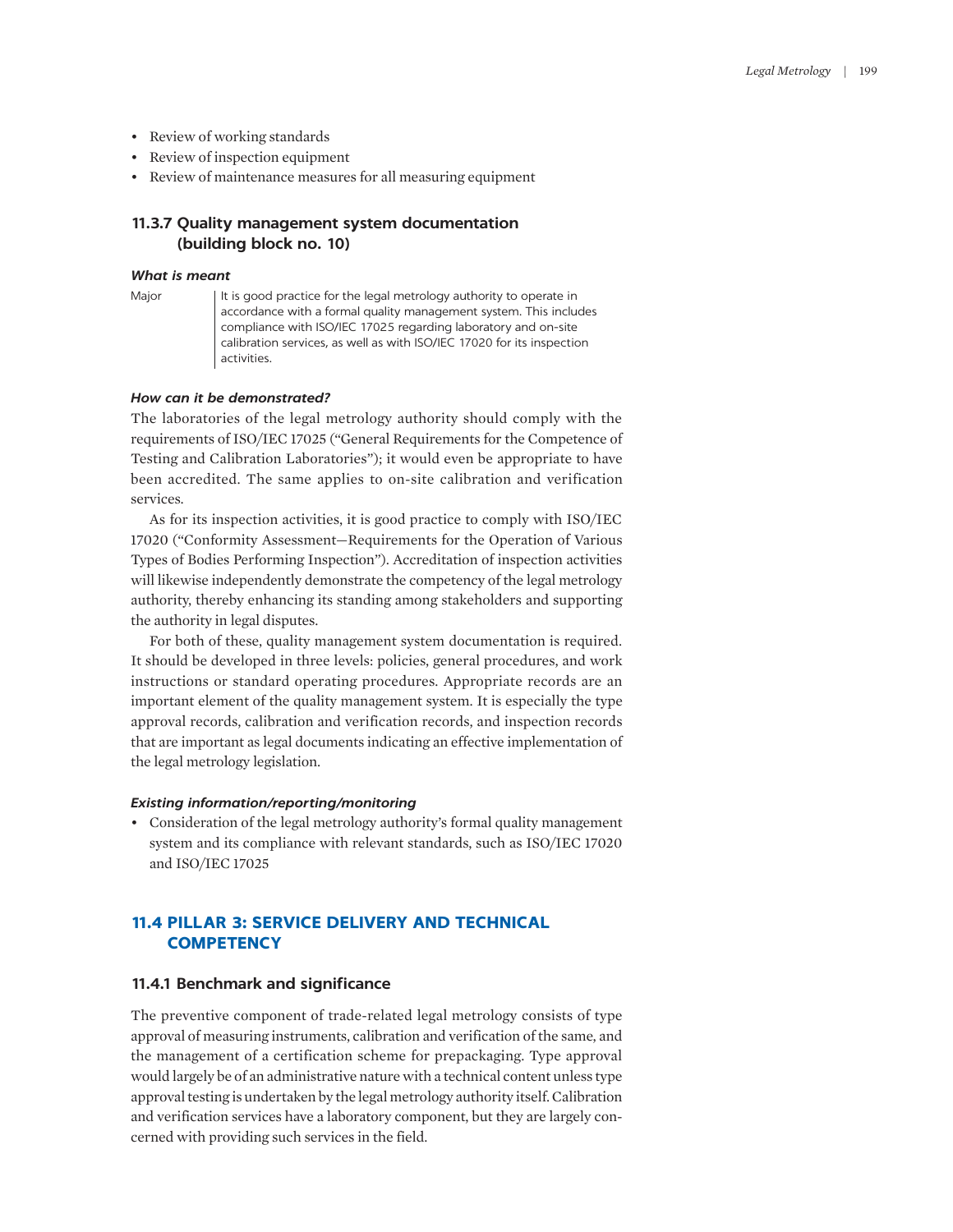A prepackaging certification scheme is similar to a quality management certification scheme (see section 9: System Certification) with a focus on the compliance of prepackaging measurements with legal requirements.

Market surveillance is the repressive part of legal metrology. Registered legal metrology inspectors with some serious entry and search authority inspect market activities as they relate to legal metrology legislation and regulations. On uncovering illegal use of measuring instruments or inappropriate prepackaging, inspectors, in coordination with the director, institute sanctions and legal proceedings against the relevant suppliers. These constitute administrative-type sanctions handed down by the director, followed by court proceedings if the administrative sanctions are not appropriately responded to by the suppliers.

In a modern economy, the legal metrology authority needs to demonstrate its integrity and technical competency in order to engender trust among all stakeholders. It is therefore good practice if the legal metrology authority is accredited to ISO/IEC 17020 for its inspection activities and to ISO/IEC 17025 for its testing and calibration work, both in the laboratory as well as on-site.

# **11.4.2 Legal metrology technical staff (building block no. 11)**

### *What is meant*

| Fundamental | Legal metrology is a technical endeavor. The people involved in legal<br>metrology testing, calibration, and verification have to be trained and<br>experienced in order to do justice to the technological level that is<br>required.                                                                                                                                                            |
|-------------|---------------------------------------------------------------------------------------------------------------------------------------------------------------------------------------------------------------------------------------------------------------------------------------------------------------------------------------------------------------------------------------------------|
| Fundamental | The legal metrology inspectors should have not only good knowledge of<br>the technology they operate in but also a full understanding of their<br>responsibilities and authority regarding entry and search under legal<br>metrology legislation. They should be appointed and issued with an<br>inspector's identification, and this should be withdrawn if the inspector<br>leaves the service. |

# *How can it be demonstrated?*

Technical staff of the legal metrology authority may come from various disciplines, such as physics, engineering, chemistry, and many more. Over and above the basic education at a university or technical college, further training, as well as experience in legal metrology practices, is an important element in developing metrologists. Legal metrology training courses at the tertiary level are indicated.

Legal metrology inspectors are generally empowered by legislation to enter and search premises and vehicles without a search warrant where they suspect activities subject to legal metrology legislation take place that they may wish to inspect. To ensure that they operate professionally and in compliance with the law, legal metrology inspectors must be trained in the legal aspects of their work. Thereafter, they are officially appointed as inspectors and issued a card identifying them as such. This identification card should be shown to the responsible persons when entering premises or vehicles for inspection. The identification card must be withdrawn once the inspector no longer is involved in inspections to ensure that it is not used in any disreputable practices.

- Approved organizational structure
- Formal job descriptions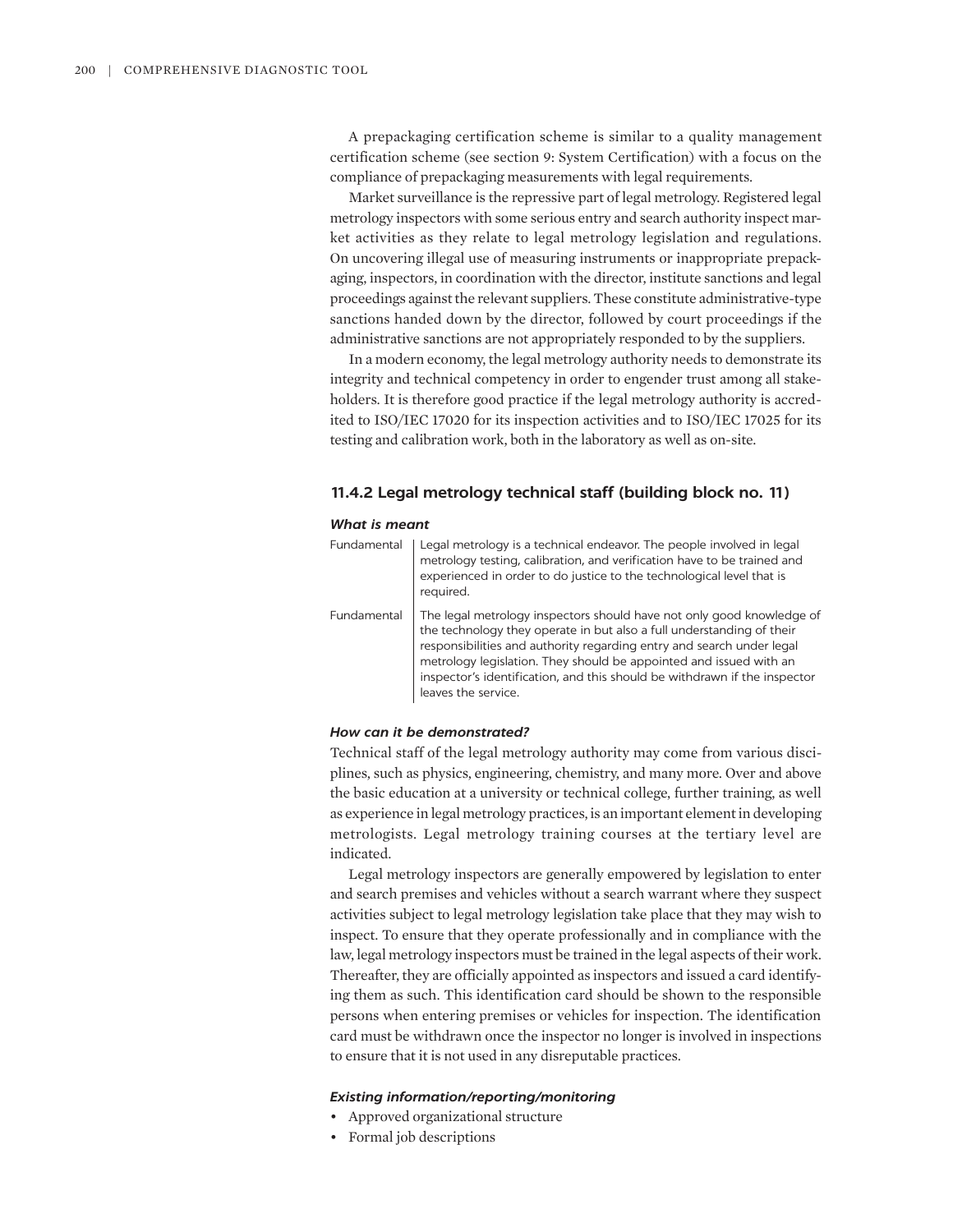- Personnel records regarding education, training, and experience
- Annual training plans and concomitant records
- Legal metrology inspector training records
- Records of legal metrology inspector cards issued and withdrawn

# **11.4.3 Type approval of measuring instruments (building block no. 12)**

### *What is meant*

Fundamental | A measuring instrument used in activities covered by legal metrology legislation has to be tested against defined standards and be type approved before it can be marketed.

### *How can it be demonstrated?*

The preventive measures start with the type approval of measuring instruments. The type of instrument is tested against a defined technical regulation, either national standards or, better still, an OIML International Recommendation or its national adoption. Thereafter, the instrument is granted type approval by the legal metrology authority if it meets all the legal requirements. With serially manufactured measuring instruments, it shall be assured by calibration and verification that each instrument fulfills requirements before it is placed in use.

The testing of the instrument type can be conducted by the legal metrology authority if it has the capability to conduct all the tests; otherwise, it can subcontract the testing to an accredited laboratory. For low- and middle-income countries, such testing would normally be conducted in the country of origin of the measuring instruments. Establishing the infrastructure to conduct these types of tests is expensive, and the number of tests to be conducted would be minimal.

A measuring instrument can also be accompanied by an OIML test certificate denoting its compliance with an OIML International Recommendation. Such a test report can be used by the legal metrology authority (after assuring its authenticity and applicability for the requirements set in the national technical regulation) to issue the type approval. This would be the most elegant solution for smaller legal metrology authorities.

The legal metrology authority must keep proper records regarding all the measuring instruments it has type approved and must be able to provide this information on request or make it publicly available on information technology (IT) platforms.

### *Existing information/reporting/monitoring*

- Formal type approval procedures of the legal metrology authority
- Type approval records of the legal metrology authority

### **11.4.4 Calibration and verification services (building block no. 13)**

### *What is meant*

Fundamental | The legal metrology authority must provide calibration and verification services for measuring instruments within the scope of legal metrology regulations insofar as they are not provided by designated private sector organizations.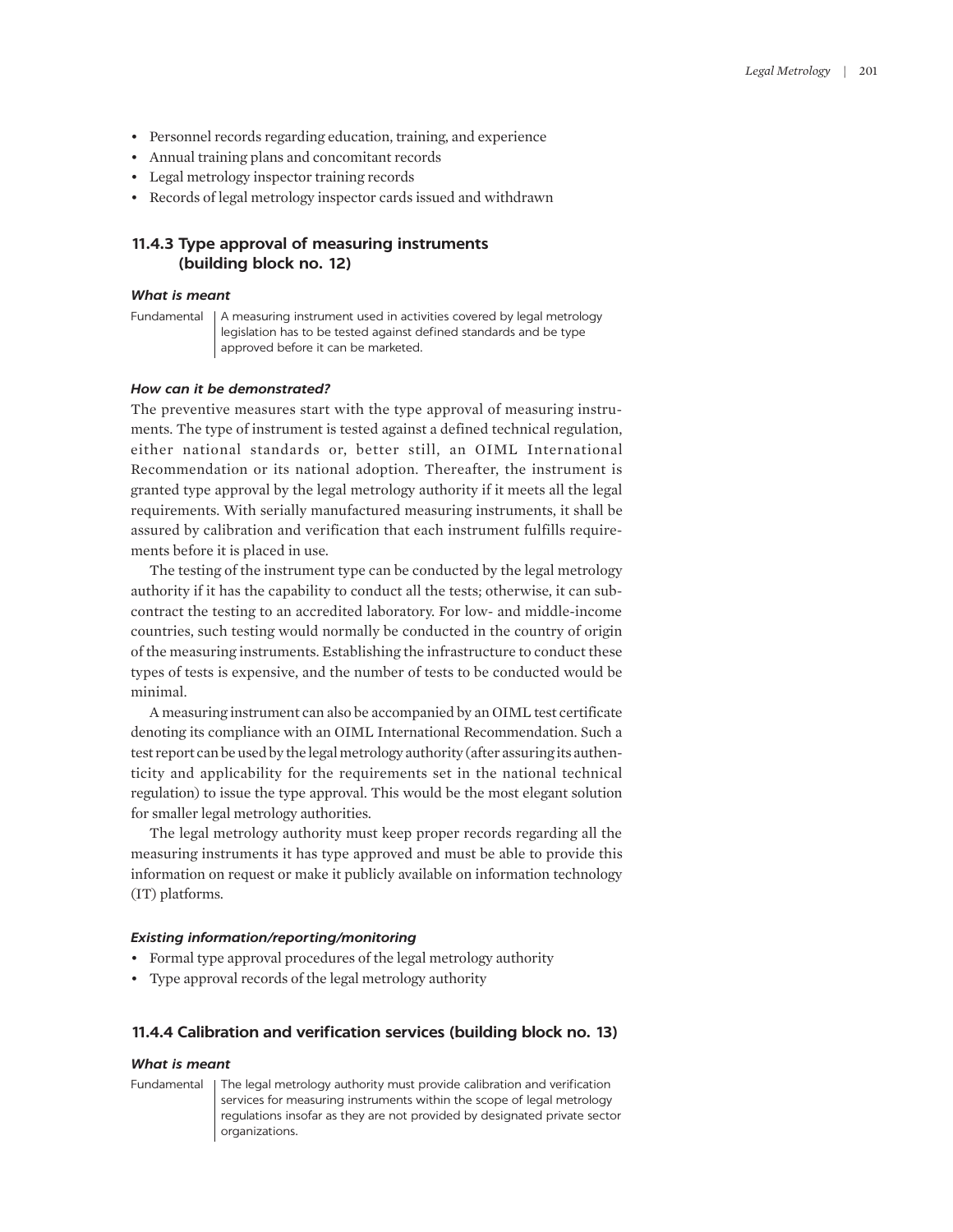### *How can it be demonstrated?*

All measuring instruments within the scope of legal metrology regulations have to be calibrated and verified within stated intervals. In smaller economies, the legal metrology authority will undertake these activities. The legal metrology authority should have the appropriate calibration equipment, transportation facilities, and manpower to do so because most of such services will have to be rendered in the field.

As industry and trade develops, the country's legal metrology authority will no longer be in a position to service all such instruments. Designated organizations can then be empowered to provide such services (see building block no. 19). The owner of such measuring instruments is legally responsible to see to it that the instruments are calibrated and verified as provided for in the regulations.

# *Existing information/reporting/monitoring*

- Working plans of the legal metrology authority
- Records of calibrations and verifications
- Records of designated organizations

# **11.4.5 Market surveillance (building block no. 14)**

### *What is meant*

Fundamental | The legal metrology authority must operate a market surveillance system to ensure that measuring instruments in the marketplace are type approved and appropriately calibrated and verified. In addition, prepackaging must be inspected to ensure that it complies with legal metrology requirements. Illegal instruments, uncalibrated instruments, or unverified and illegal prepackaging must be identified and sanctions initiated against suppliers.

### *How can it be demonstrated?*

Appropriate market surveillance is a major responsibility of the legal metrology authority. The market surveillance should be fully planned, with some time allocated for unplanned visits following complaints. The market surveillance must be conducted by legal metrology inspectors from the head office and regional offices where these have been established, because they have the necessary authority to enter and search premises or vehicles where legal metrology-related activities are suspected.

When illegal measuring instruments are uncovered, or type approved instruments that have not been calibrated and verified as required, the operations related to these measuring instruments must cease and further sanctions must be initiated against their suppliers or the persons responsible for their use. The same applies to the inspection of prepackaged goods in the marketplace.

Whereas the above measures are appropriate for trade-related measuring instruments, others, such as those used in law enforcement or health and safety, must be inspected in accordance with their defined market surveillance programs. Expert opinion is necessary to evaluate the appropriateness or otherwise of such market surveillance activities.

- Market surveillance planning documents
- Market surveillance records
- Records of sanctions instituted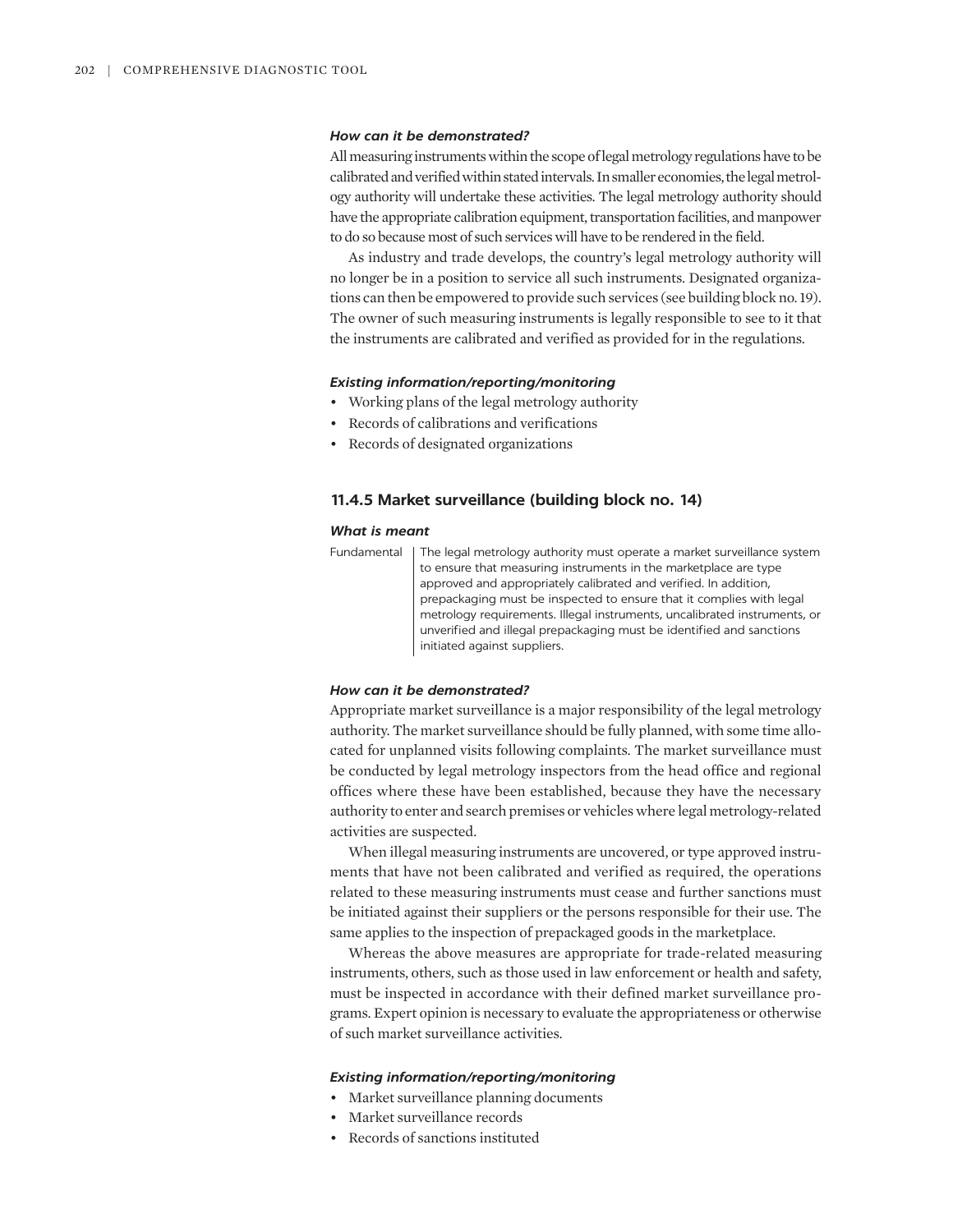# **11.4.6 Training system (building block no. 15)**

# *What is meant*

Major | Trained and skilled legal metrologists are a vital component of an effective and efficient national legal metrology system. Training courses provided by the legal metrology authority or tertiary education institutions to train such legal metrologists are important.

# *How can it be demonstrated?*

High demands are placed on appropriately educated, trained, and experienced legal metrologists and technical staff. The legal metrology authority must therefore provide for the training of its own staff, a requirement that increases with the development of a whole legal metrology system. Initial training programs can be initiated by technical development programs but eventually have to be provided by the legal metrology authority in collaboration with tertiary technical education institutions.

# *Existing information/reporting/monitoring*

- Training programs
- Training records

# **11.5 PILLAR 4: EXTERNAL RELATIONS AND RECOGNITION**

# **11.5.1 Benchmark and significance**

Legal metrology has a major impact on trade. It is therefore important for the country to align its legal metrology measures with internationally accepted standards. In this respect, active participation in the technical work of the OIML and relevant RLMOs is of paramount importance. At the national level, legal metrology, as one of the technical regulation outcomes, must be fully integrated into the country's technical regulation regime.

# **11.5.2 Liaison with regional organizations (building block no. 16)**

### *What is meant*

Major If the country is a member of a regional construct, then the legal metrology authority may be required to participate actively in regional legal metrology activities if these are part of the regional agreements. This means also participating in technical committees at the regional level.

# *How can it be demonstrated?*

It is useful for a legal metrology authority to participate in relevant regional organizations. These provide a forum where legal metrology issues can be discussed and regional approaches can be harmonized. At the time of writing (January 2019), six regional metrology organizations were considered as liaison organizations by the OIML:

- Asia-Pacific Legal Metrology Forum (APLMF)
- Euro-Asian Cooperation of National Metrological Institutions (COOMET)
- European Cooperation in Legal Metrology (WELMEC)
- Intra-Africa Metrology System (AFRIMETS)
- Inter-American Metrology System (SIM)
- Gulf Association for Metrology (GULFMET)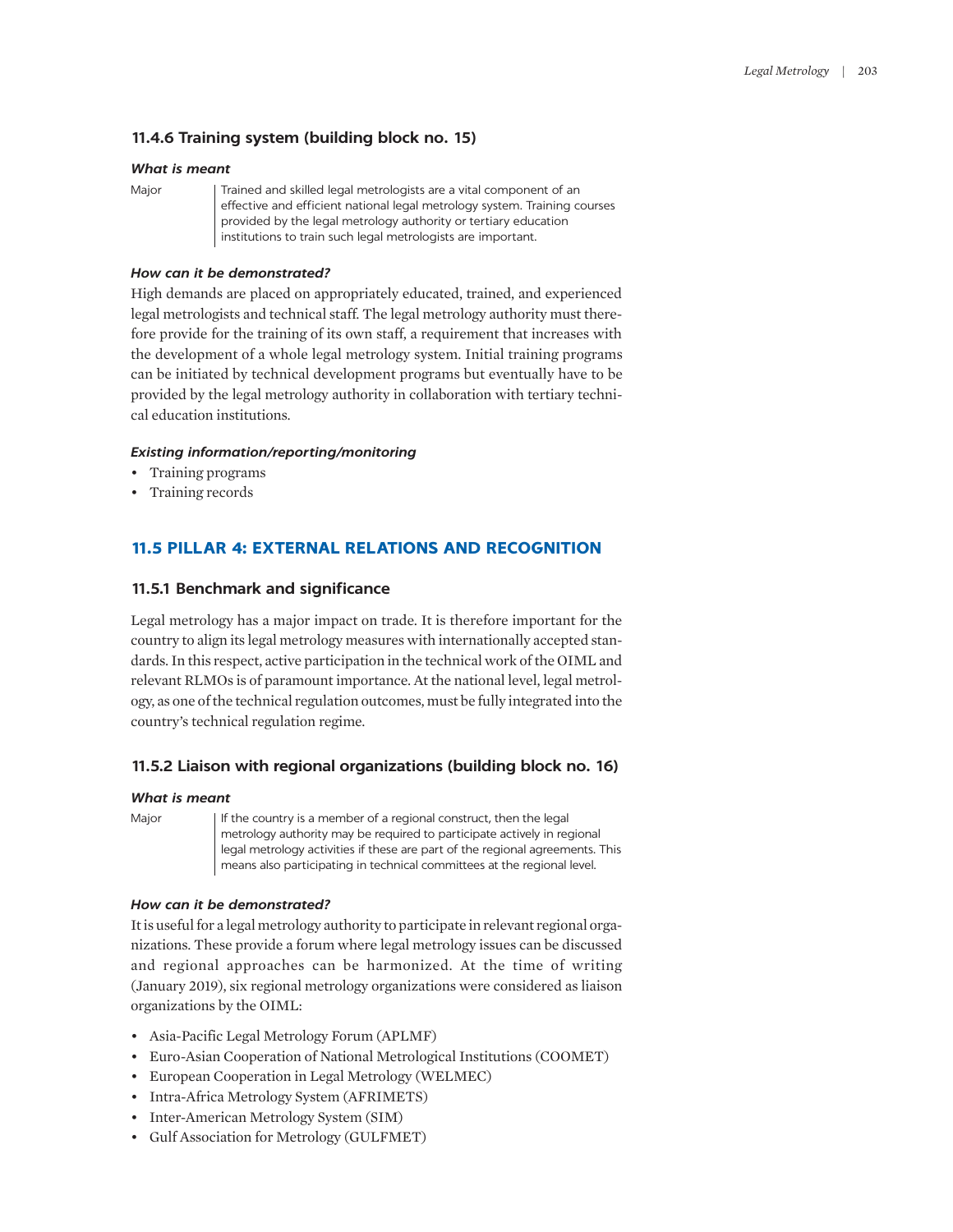In addition to these liaison organizations, regional metrology bodies have been established as the outcome of trade agreements leading to regional common markets. Some of these would be the same as the OIML liaison organizations, others not. In many cases, legal metrology authorities are members by default, having to represent their countries in these regional bodies. Some regional metrology bodies have full-time staff and premises; others are liaison-type committees with only a secretariat. Most are forums where a regional approach to legal metrology is discussed and agreed to for implementation in the regional common market.

In some cases, regional systems for the recognition of type approval certificates may have to be adopted by member states. The same applies to prepackaging requirements. It is therefore important that the legal metrology authority participate actively in such regional constructs.

# *Existing information/reporting/monitoring*

- Membership of the legal metrology authority in the OIML liaison organizations
- Reports of participation by the legal metrology authority in the regional organization's activities
- Regional trade agreement membership status of the country
- Relevant regional treaties, protocols, agreements, or legislation on legal metrology
- Annual reports of the legal metrology authority
- Internal reports of regional metrology body meetings

# **11.5.3 Liaison with international organizations (building block no. 17)**

### *What is meant*

| Major | The relevant international organization from a legal metrology<br>perspective would be the OIML. Hence, once the legal metrology<br>authority moves from a basic to an advanced level (table 11.1), it should<br>pursue membership in the OIML.                    |
|-------|--------------------------------------------------------------------------------------------------------------------------------------------------------------------------------------------------------------------------------------------------------------------|
| Major | Once the legal metrology authority moves from the advanced to a<br>mature level (table 11.1), it should participate actively in the relevant<br>technical committees of the OIML, and it should consider becoming a<br>signatory of the OIML Certification System. |

### *How can it be demonstrated?*

The International Organization of Legal Metrology (OIML) is an intergovernmental treaty organization established in 1955 with the remit to promote global harmonization of legal metrology measures. Membership is on two levels: full membership or corresponding member. Corresponding members have observer status in OIML activities. The OIML collaborates closely with the International Bureau of Weights and Measures (BIPM) on international harmonization on metrology matters.

The OIML publishes metrological guidelines for the elaboration of national and regional requirements concerning the manufacture and use of measuring instruments for legal metrology. The OIML also publishes model regulations that provide members with an internationally agreed-upon basis for the establishment of national or regional legislation on various categories of measuring instruments. The publications are developed by technical committees and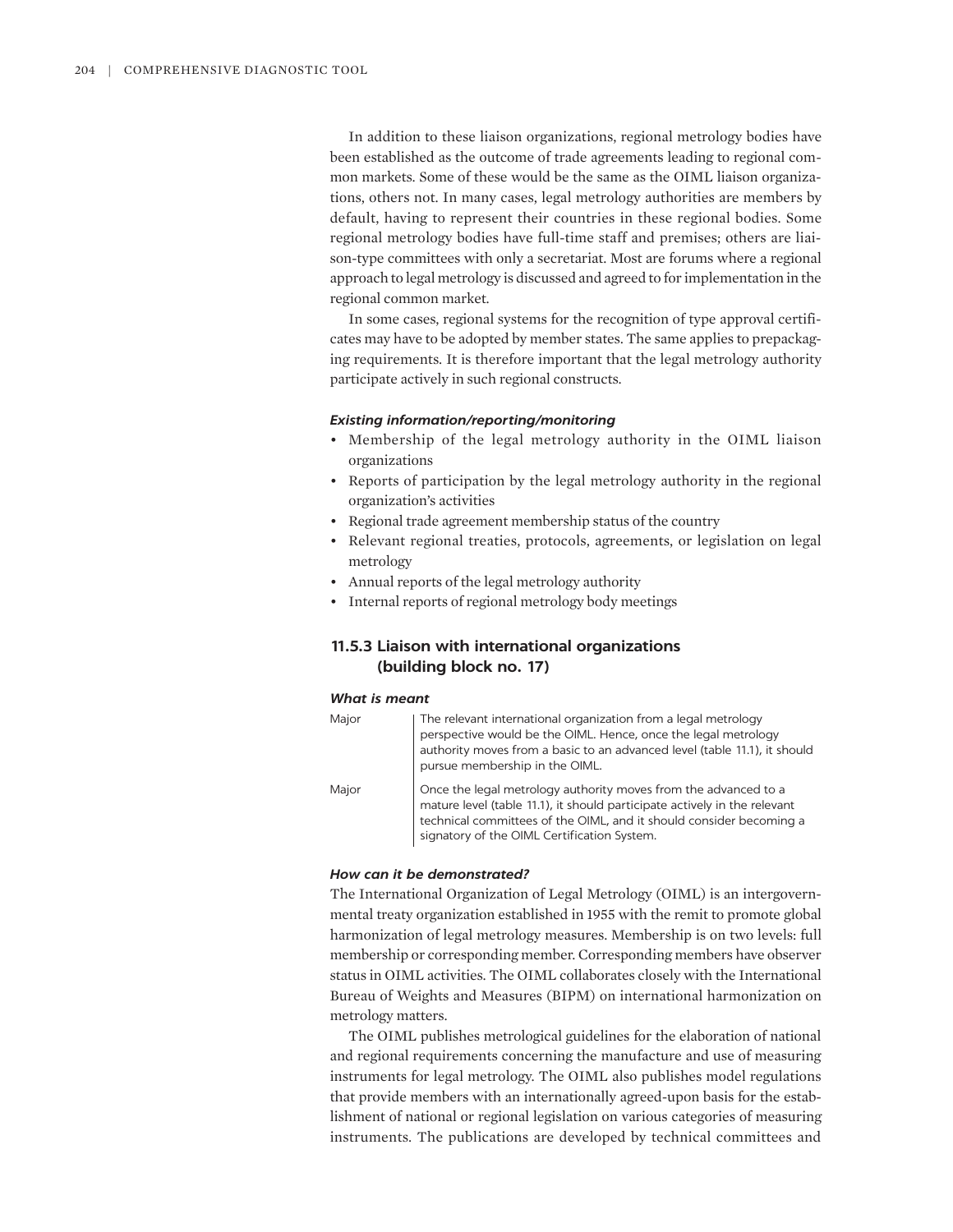subcommittees composed of representatives of member countries. Cooperative agreements exist between the OIML and the International Organization for Standardization (ISO) and International Electrotechnical Commission (IEC), with the objective of avoiding conflicting requirements in international standardization.

The OIML Certification System gives suppliers of measuring instruments the possibility of obtaining an OIML certificate or test report to indicate that a given instrument type complies with the requirements of the OIML International Recommendation. These are issued by OIML member states that have established Issuing Authorities responsible for processing applications from manufacturers wishing to have their instruments certified. These certificates may be accepted for type approval purposes by national legal metrology authorities.

Membership and participation by the legal metrology authority in the activities of the OIML and its committees is therefore extremely helpful in facilitating the harmonization of the national legal metrology measures with international good practices.

### *Existing information/reporting/monitoring*

- Legal metrology strategy and its implementation plans
- OIML membership data
- OIML technical committee data
- Annual reports of the legal metrology authority
- Business plans and minutes of the legal metrology authority's technical committees
- Formal communication records of the legal metrology authority with the OIML

# **11.5.4 Coordination within the QI (building block no. 18)**

# *What is meant*

Fundamental | Coordination between the legal metrology authority and the fundamental quality infrastructure (QI) organizations (the NSB, NMI, and national accreditation body [NAB]) is important to ensure that the legal metrology measures integrate seamlessly with national standardization measures—in other words, that national standards, national measurement standards, and accreditation are optimally used in the implementation of legal metrology legislation.

# *How can it be demonstrated?*

Legal metrology legislation implementation is dependent on national standards (for example, adoption of OIML International Recommendations); metrology (for example, traceable calibration of legal metrology reference standards to national measurement standards); and accreditation (for example, of designated calibration and verification laboratories). Hence, coordination between the legal metrology authority and the NSB, NMI, and NAB will be important to ensure effective and efficient legal metrology legislation implementation.

If the NSB, NMI, and NAB are governmental organizations, then their line ministries are in a good position to ensure such coordination, especially to ensure that all are implementing the quality policy measures. Otherwise, the director of the legal metrology authority should initiate formal communications in this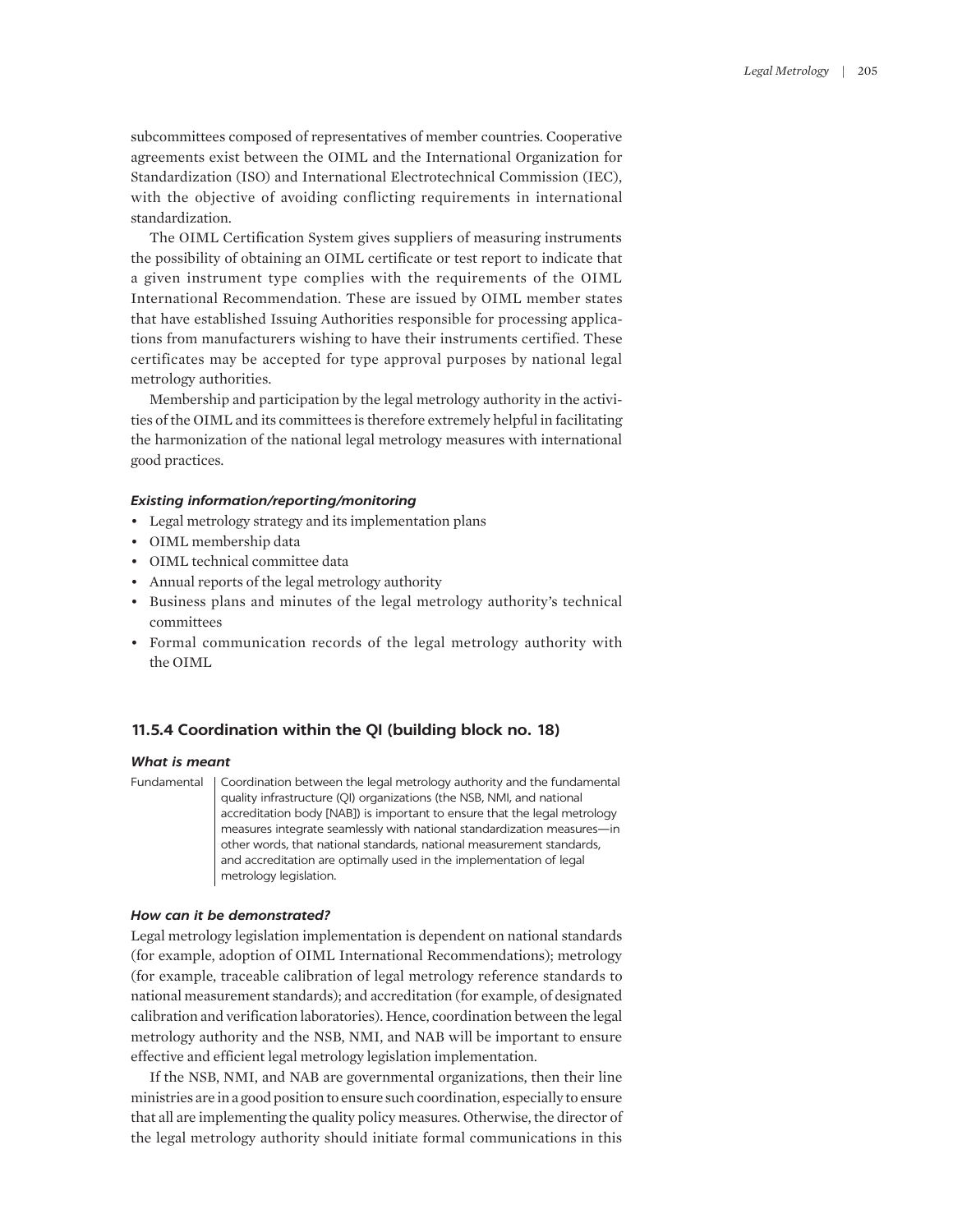regard on a regular basis. A technical regulation coordination office (whatever its name) coordinates the activities of the regulatory authorities (the legal metrology authority) with the rest of the QI regarding the development and implementation of technical regulations, ensuring that costly overlaps and gaps in service delivery are kept to a minimum.

Legal metrology should also maintain a good working relationship with ministries responsible for health, labor, the environment, and other areas where accurate measurements are the basis for regulatory interventions, especially if the legal metrology legislation goes beyond the traditional weights and measures used in trade and incorporates measuring instruments used in such regulation. The same applies to relationships with consumer organizations that would be able to support the legal metrology legislation implementation through advocacy.

# *Existing information/reporting/monitoring*

- Line ministry policies, pronouncements, and documentation
- Legal metrology authority annual reports
- Minutes of liaison meetings between the legal metrology authority and the NSB, NMI, and NAB
- Technical regulation coordination office mandate and pronouncements

# **11.5.5 Designated organizations (building block no. 19)**

### *What is meant*

Major and As the legal metrology regime matures, calibration and verification services will be more than the legal metrology authority can handle, and it will have to designate technically competent organizations to render such services on its behalf.

### *How can it be demonstrated?*

As the legal metrology regime matures and more and more suppliers have to be serviced to ensure that their measuring instruments fall within the scope of legal metrology legislation, the legal metrology authority can no longer cope with this increase in services required. Private sector organizations involved in the supply of measuring instruments and calibration laboratories will have to be authorized—that is, designated—by the legal metrology authority to provide such services on its behalf.

Accreditation to ISO/IEC 17020 or ISO/IEC 17025, as appropriate, would be the starting point for such designation, with the legal liability at the national level of the to-be-designated organization an additional requirement. Appropriate legislation (for example, specific articles in the Legal Metrology Act and its regulations) is also required to provide guidance on the designation process and to protect both the legal metrology authority and designated organizations against spurious claims in this regard.

- Legal metrology legislation and regulations
- Formal procedures for designating institutes
- Official documentation of designated organizations
- Work program of the legal metrology authority
- Annual reports of the legal metrology authority